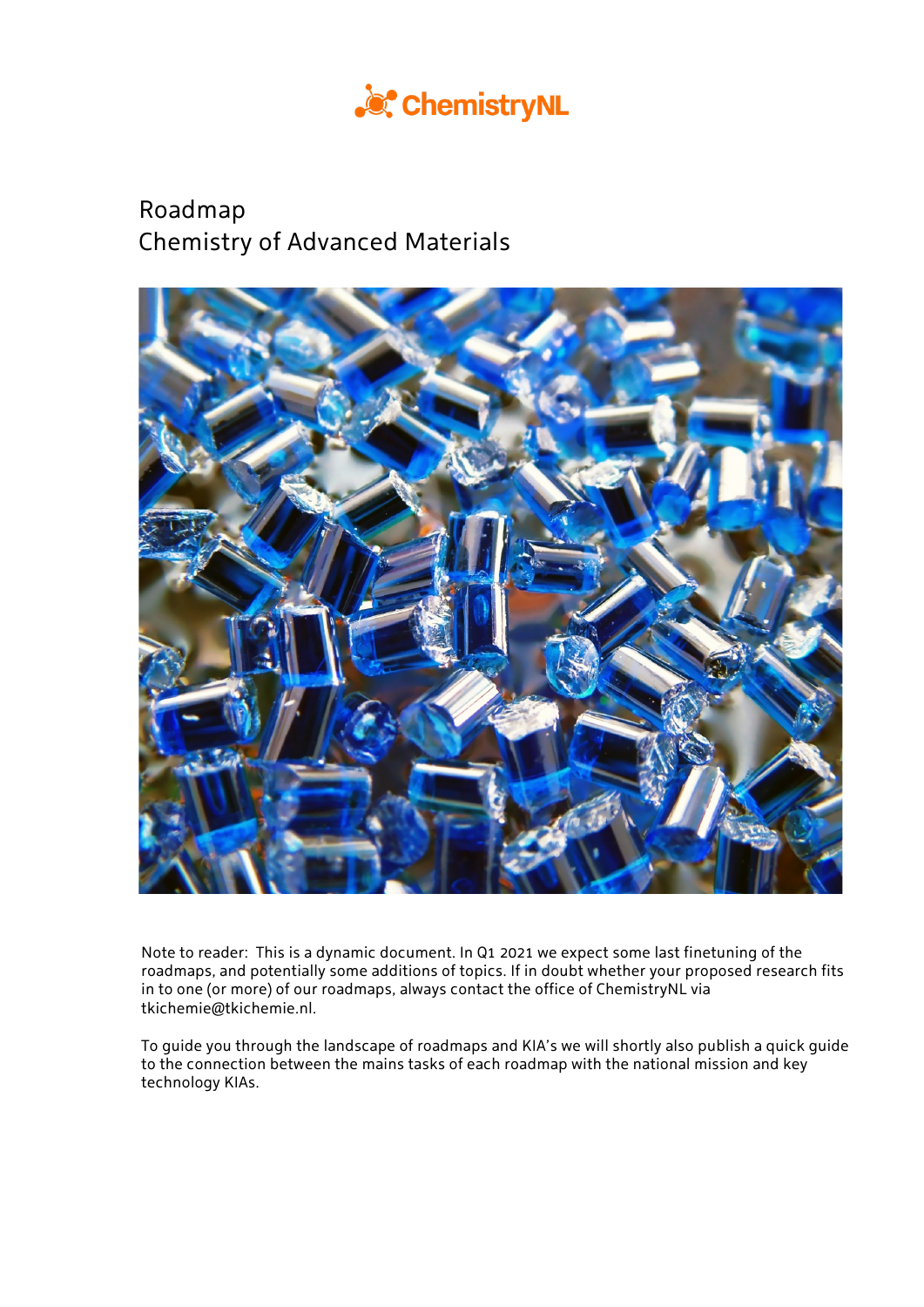

# **ROADMAP CHEMISTRY OF ADVANCED MATERIALS**

## **0. Executive Summary**

Artificial materials are the cornerstone of our global society. Progress in the field of materials chemistry has enabled numerous new technologies and applications ever since the Stone Age, and will continue to do so in the coming decades. The Netherlands has a very strong position in various fields of advanced materials, and has a high ambition level for extending on this position; in the period 2030-2040, The Netherlands will have settled its name globally as "rational material design" technology provider for high value-added materials and clean energy materials. In keeping with this long-term ambition level, the emphasis of materials chemistry research on the short term should be on mechanistic insight to be obtained for each of a plethora of desired functionalities and on the medium to long term on moving from increasing insight and understanding towards rational material design capabilities. For the latter, a broader scientific foundation of functionality of materials should be developed, including (predictive) modelling of formulations and properties.

The roadmap Chemistry of Advanced Materials has focused on three tasks: Materials with added Functionality, Thin films and Coatings, and Materials for Sustainability. All three tasks revolve around the key word "functionality" and prepare for a future in which advanced materials exert new functions, new combinations of functions, or true stepchange improvements in their functions. Under the first task, the functionality is defined by the continuum (or "bulk") intrinsic properties of the materials, whereas surface effects dominate those properties under the second task. Under the third task, the functionality is related to sustainability. Either directly, when the material itself is made in a sustainable way, or indirectly, when the material enables sustainable energy harvesting or energy storage, reduction of energy consumption or requiring less (scarce) resources for production. Intrinsic design of advanced materials based on or allowing for circular economy or replacement of advanced materials with more sustainable alternatives is bridging task 3 with tasks 1 and 2. Of course, these three tasks are not mutually exclusive. The overall ambitions of each task and the specific steps that should be taken between now and 2040 are summarized in the table below.

This roadmap on the chemistry of advanced materials is mainly sustained by the Topsector Chemistry roadmap on Making Sustainable Chemical Products and the Topsector Biobased Economy, by providing sustainable raw materials and (catalytic) technology for control of conversion of these raw materials into advanced materials. This connects to the EU Horizon 2020 theme of Resource Efficiency. In turn, the major beneficiaries of this roadmap are in the Topsector Chemistry roadmaps on Chemistry of Life (Biomedical Materials) and on Nanotechnology and Devices, as well as in the topsectors High-Tech Systems and Materials, Energy and Water for applications of these advanced materials. These applications are fully in line with the EU Horizon 2020 themes Health, Energy, Transport, and Nutrition Security.

|                                          | <b>Short Term</b>                                                                                                                                                                                                                                              | Medium Term                                                                                                                                                                                                                               | Long Term                                                                                                                                                                                                                                                           | Program Line                                                                                                                                                               |
|------------------------------------------|----------------------------------------------------------------------------------------------------------------------------------------------------------------------------------------------------------------------------------------------------------------|-------------------------------------------------------------------------------------------------------------------------------------------------------------------------------------------------------------------------------------------|---------------------------------------------------------------------------------------------------------------------------------------------------------------------------------------------------------------------------------------------------------------------|----------------------------------------------------------------------------------------------------------------------------------------------------------------------------|
|                                          | $Now - 2020$                                                                                                                                                                                                                                                   | 2020-2030                                                                                                                                                                                                                                 | 2030 - 2040                                                                                                                                                                                                                                                         | Ambition                                                                                                                                                                   |
| Materials with<br>Added<br>Functionality | Improved<br>$\bullet$<br>performance of<br>existing materials.<br>Development self-<br>$\bullet$<br>healing polymers and<br>ceramics.<br>Mechanistic insight<br>$\bullet$<br>for functional<br>polymers,<br>nanocomposites.<br>metals, high tech<br>materials. | Higher strength<br>$\bullet$<br>polymers industrially<br>produced<br>Rational material<br>$\bullet$<br>design capabilities.<br>Knowledge base for<br>$\bullet$<br>start-ups future<br>materials, e.g.<br>biomedical and self-<br>healing. | Reinforced<br>$\bullet$<br>composites and<br>multi-functional<br>materials<br>successful in<br>market.<br>High tech materials<br>$\bullet$<br>proven in<br>prototypes for<br>automotive and<br>home.<br>Biomedical<br>$\bullet$<br>materials in clinical<br>trials. | NL will have settled<br>its name as "rational<br>material design"<br>technology provider<br>for high value-added<br>functional materials<br>and clean energy<br>materials. |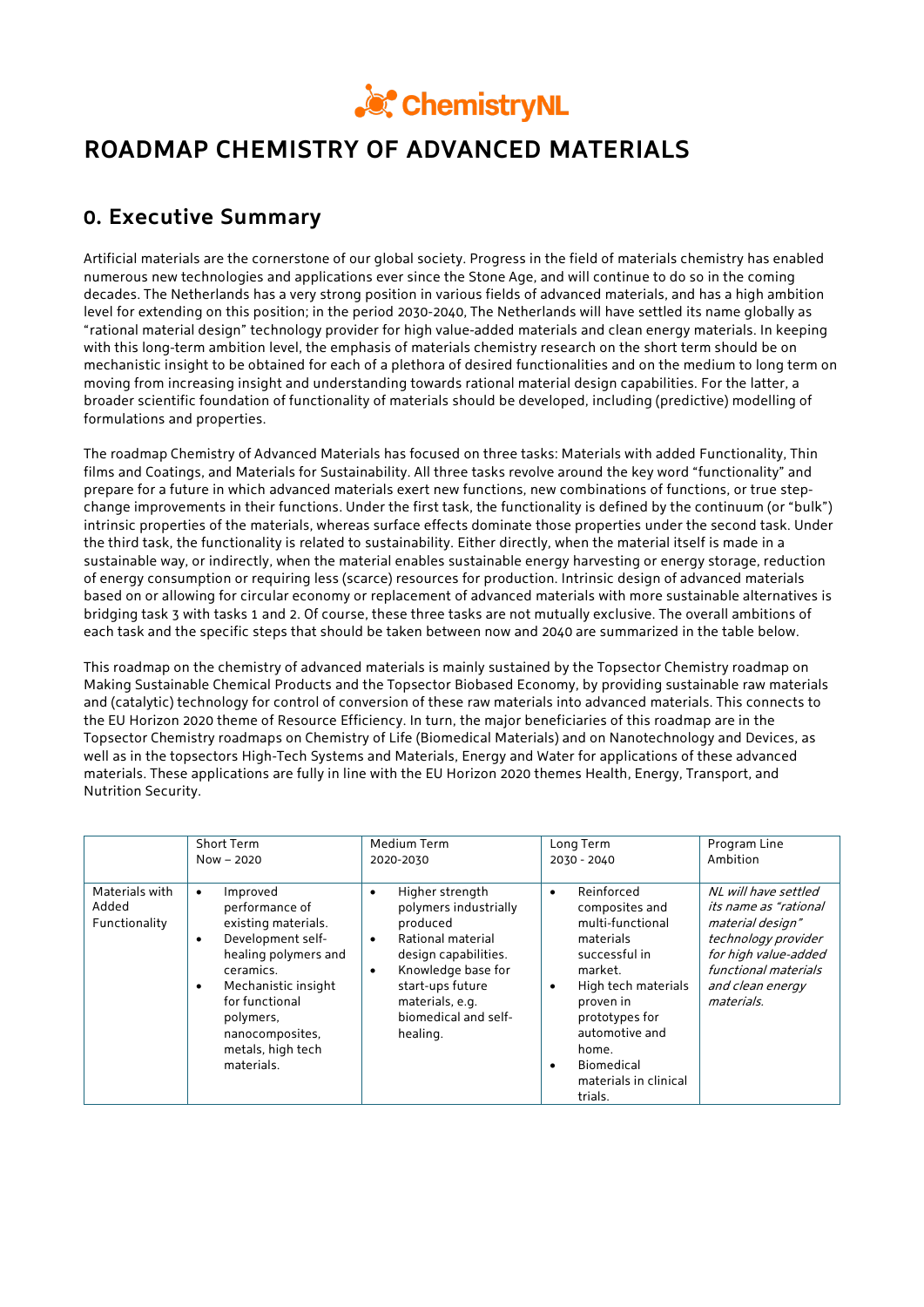

| Thin Films and<br>Coatings         | New corrosion<br>$\bullet$<br>protection<br>technologies for<br>automotive.<br>construction and Hi-<br>Tech<br>Coatings with<br>$\bullet$<br>antimicrobial<br>properties.<br>Sensoring response<br>$\bullet$<br>coatings Self-healing<br>technologies for thin<br>films and membranes. | First responsive and<br>$\bullet$<br>active coatings<br>industrially produced<br>Development of<br>$\bullet$<br>nanolayer production<br>technologies.<br>Growth of start-up<br>$\bullet$<br>companies in areas like<br>specialty coatings,<br>ion/molecule sensing<br>and air/water<br>purification | Bio-interactive<br>$\bullet$<br>coatings<br>industrially<br>produced.<br>Implementation of<br>$\bullet$<br>nanolayer<br>production<br>technologies.<br>New energy<br>$\bullet$<br>creation concepts<br>developed to<br>prototypes.                | NL will be a world<br>leader in thin film<br>technology and<br>provide high value-<br>added functional<br>coatings, protective<br>coatings and<br>membranes<br>combining sensory<br>functions with<br>separation<br>technology. |
|------------------------------------|----------------------------------------------------------------------------------------------------------------------------------------------------------------------------------------------------------------------------------------------------------------------------------------|-----------------------------------------------------------------------------------------------------------------------------------------------------------------------------------------------------------------------------------------------------------------------------------------------------|---------------------------------------------------------------------------------------------------------------------------------------------------------------------------------------------------------------------------------------------------|---------------------------------------------------------------------------------------------------------------------------------------------------------------------------------------------------------------------------------|
| Materials for<br>Sustainability    | Predict and design<br>$\bullet$<br>circular material<br>streams, start-ups.<br>Improved control<br>$\bullet$<br>molecular architecture<br>of polymerisations<br>with lower energy<br>input<br>Design of novel<br>$\bullet$<br>materials for energy<br>harvesting and<br>storage        | New technologies for<br>$\bullet$<br>material replacement,<br>reduction, reclaim and<br>reuse.<br>Dedicated polymer<br>$\bullet$<br>additives for biobased<br>polymers                                                                                                                              | Implement energy<br>$\bullet$<br>production and<br>storage solutions in<br>industrial<br>commercial<br>context.<br>Multifunctional<br>$\bullet$<br>(bio)catalysts for<br>effective recycling.<br>Use of green<br>$\bullet$<br>solvent             | NL will be leading as<br>technology provider<br>for circular use of<br>high value<br>(functional)<br>materials, bio-based<br>materials, and<br>sustainable energy<br>materials.                                                 |
| Enabling<br>Science/<br>Technology | Electrochemistry and<br>$\bullet$<br>research on energy<br>storage (batteries)<br>Basic research in<br>$\bullet$<br>emerging classes of<br>advanced materials.<br>Initiatives like<br>$\bullet$<br>NanoNextNL Large<br>scale infrastructure                                            | Modelling and<br>$\bullet$<br>computational<br>chemistry on different<br>length scales.<br>Material surface<br>$\bullet$<br>analysis and<br>characterization of thin<br>films (microscopy,<br>spectroscopy,<br>scattering.<br>ellipsometry).                                                        | Integration of<br>$\bullet$<br>multiple length<br>scales.<br>Understanding of<br>how functional<br>properties on the<br>nanoscale translate<br>to functionalities<br>on larger length<br>scales, leading to<br>implementation in<br>new products. |                                                                                                                                                                                                                                 |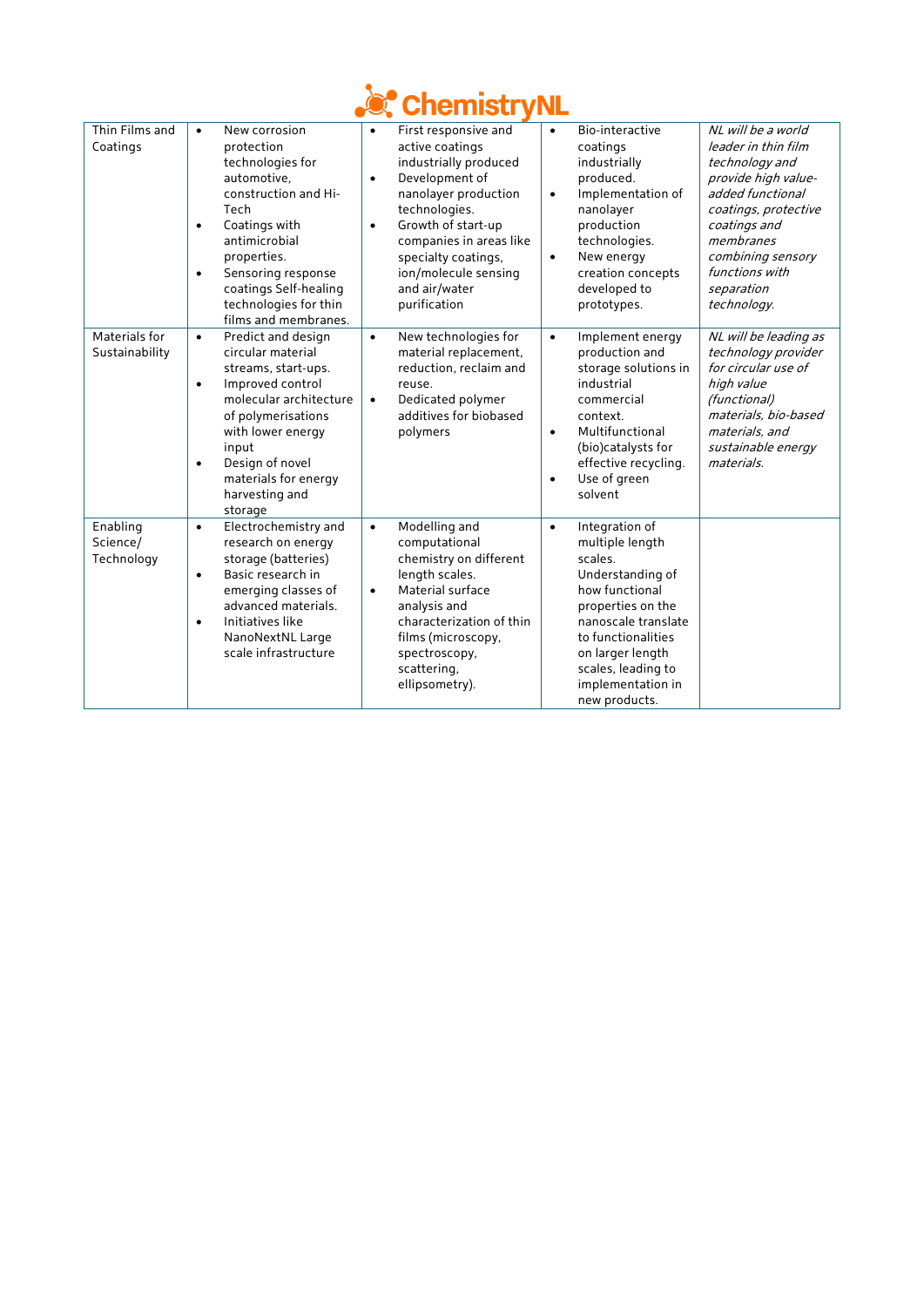

## **1. Introduction**

Mastering materials has paved the progress of mankind ever since the Stone Age. Now, thousands of years later, artificial materials are the cornerstone of our global society. Materials are present everywhere in our daily life in buildings, furniture, clothes, transportation, and electronic applications but likewise they are part of food and healthcare products, diagnostics, and biomaterials. Progress in the field of materials chemistry has enabled numerous new technologies and applications in this period. Recent examples are found in composite materials for aerospace, smart phones and tablets, energy efficient lighting, solar energy conversion, self-cleaning coatings and materials, rechargeable batteries. Next to these examples, materials chemistry has also substantially contributed to developments in food packaging, in biobased materials and in enabling regenerative medicine and making artificial skin and organs.

Advanced Materials in the context of the roadmap are defined as materials that offer superior levels of performance or additional features and added value compared to existing materials for a specific application. However, one can also argue that Advanced Materials are those of which the true relevance still needs to be firmly established, but that offer, at present, new exciting opportunities in terms of properties or applications. In this sense also known materials that can be processed via innovative techniques, such as 3D-printing, self-assembly, or additive manufacturing, should be designated as advanced.

Advanced Materials do not exist without materials chemistry. Chemists are able to design materials and control their structure from the atomic and nanometer scale up to macroscopic dimensions. Advanced materials chemistry involves assembling atoms or molecules in a controlled fashion, covering microscopic, mesoscopic, and macroscopic dimensions. Whether this control is achieved by sophisticated (macro)molecular synthesis, directed crystallization or deposition or by advanced processing, understanding the interactions in these dimensions is key. Theory and computational methods will increasingly be used in materials discovery. Controlling matter and understanding its behavior over up to ten orders of length scales is a unique aspect of all modern materials: from stainless steel to specialty polymers, and from concrete to membranes for artificial kidneys. Advanced material science unites chemistry with aspects of physics, biology and engineering to understand and control materials properties and their interplay with artificial and living systems.

Advanced Materials is a vibrant field of research and new developments. Novel materials, being organic, inorganic or hybrid in nature, with unprecedented properties are being discovered almost on a daily basis and are revolutionizing our society. Super strong polymer fibers, new carbon allotropes such as carbon nanotubes and graphene, gallium nitride for energy efficient lighting, and new perovskite semiconductors for solar cells and biodegradable plastics are just a few examples of materials that were unknown 25 years ago but are expected to change our world. The whole life cycle of these new and technologically advanced materials needs to be taken into account to provide solutions to the societal challenges of 21<sup>st</sup> century in areas of energy, water, health, environment, sustainability, transport, and food. New materials will improve our planet and the wellbeing of its people.

The Netherlands has a very strong position in various fields of advanced materials. Several excellent academic research groups, prominent research institutes, world leading multinationals, and innovative SMEs and start-up companies exist. The Netherlands can strengthen its position as a key player in the area of Advanced Materials, but contributing to true innovation requires focus and collaboration between all stakeholders. This roadmap provides a framework for research and innovation in Advanced Materials in The Netherlands as part of the Top Sector Chemistry in three main fields related to societal challenges:

- 1. Materials with added functionality, related to Energy, Health, Transport
- 2. Thin films and coatings, related to Food security, Energy, Wellbeing
- 3. Materials for sustainability, related to Resource efficiency, Energy, Health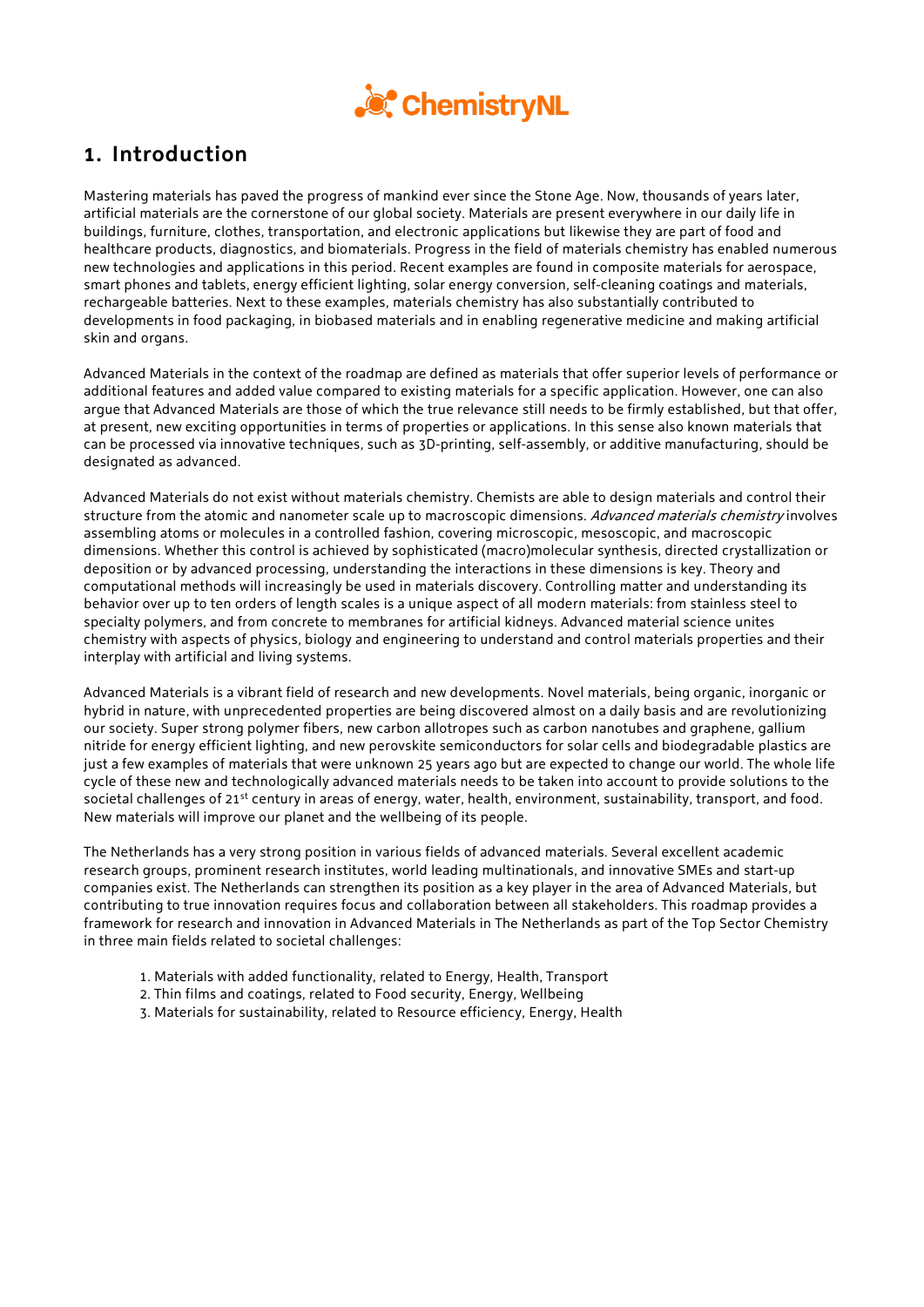

## **2. Overview of Tasks**

## **2.1. What tasks can be defined and how does the programme council prioritize these?**

In this chapter, we describe the grouping of advanced materials research in relation to the societal needs we see for the coming decades. A growing population (aspiring higher living standards) and the rapid depletion of natural resources pose future challenges. Material science is instrumental in finding solutions. In the prioritization of research areas that will be addressed within the Chemistry of Advanced Materials program of the top sector Chemistry the societal relevance is important, as well as the excellence of materials research in The Netherlands in specific areas. Both existing and future opportunities for economic activities related to these materials research areas have resulted in the selection of three main tasks:

- 1) **Materials with added functionality**. Our society needs materials "to do more with less": less weight but higher strength or performance, and able to "do" more things too. Materials combining multiple functionalities ("smarter" materials) provide an added societal and economic value.
- 2) **Thin films and coatings**. Besides the intrinsic properties of materials, in thin films and coatings the effects of the surface on its properties, as well as the functionality that the surface properties brings in the use of the material, add to the complex needs in society for "smart surfaces".
- 3) **Materials for sustainability**. Doing more with less should ultimately result in a smaller footprint of material use on our planet and less dependency on geopolitical developments. The resources of fossil fuel and raw materials are dwindling, and climate change forces society to alter the sourcing of its materials, and use materials for saving energy, sustainable production of energy and reduce, replace or recycle the use of scarce elements.

We have defined these tasks based on a *priority analysis* of the factors described in the following paragraphs (contribution to People, Planet and Profit, fit with Horizon 2020 overarching themes, fit with the Dutch landscape, and technology gaps), with the aim of being as *inclusive* as possible for Dutch universities, institutes and companies, and allowing for the highest possible *thematic overlap* with other Topsector Chemie roadmaps (e.g. Nanotechnology and Devices, Chemical Conversion), other Top sectors (e.g. High Tech Systems and Materials, Energy, Life Sciences & Health, AgriFood) and existing vision documents.**[1](#page-4-0)**

All three tasks revolve around the key word "functionality". Every material has a specific purpose for its use, based on one or more implicit functions it has to fulfill. For example, a 'simple' coating on a metal bridge combines two essential functions: to protect (the bridge, from corrosion) and to decorate (appealing look). Or a food package that protects the food from getting dirty, but also increases shelf life. In that respect, there are no (current or future) materials that are not functional. However, the vision documents mentioned all display a future in which advanced materials exert new functions, new combinations of functions, or true step-change improvements in their functions. For example, when the coating on the bridge can last 40 years instead of 15, can also sense and signal stresses, or be self-cleaning, it offers additional functionality. Or the food packaging material that also signals increased bacterial activity. We have tried to capture this under the term "added functionality", where "added" refers to the newness introduced in comparison to the currently known uses of the materials.

Under the first task, the functionality is defined by the continuum (or "bulk") intrinsic properties of the materials, whereas surface effects dominate those properties under the second task. Examples of the first include low-weight car parts or construction materials, biomedical implants, whereas membranes, specialty packaging, antimicrobial coatings and thin-film sensors are examples of the second. Under the third task, the functionality is related to sustainability. Either directly, when the material itself is made in a sustainable way, or indirectly, when the material enables sustainable energy harvesting or energy storage, reduction of energy consumption or requiring less (scarce) resources for production. Intrinsic design of advanced materials based on or allowing for circular economy or replacement of advanced materials with more sustainable alternatives is bridging task 3 with tasks 1 and 2. Of course, these three tasks are not mutually exclusive, nor meant to be. It is well possible (and well accepted) that certain innovative ideas can find connections with all three simultaneously.

In the next chapter, we will describe in more detail what functions can be envisioned under these challenge themes, while we depict for each the Dutch profitability balance: with the available know how infrastructure and manufacturing capabilities in the Netherlands, are we globally competitive, can we develop the material/technology and extract the

1

<span id="page-4-0"></span>**<sup>1</sup>** Vision Paper 2025 Chemistry and Physics (commissie Dijkgraaf)

Catalysis - Key to a Sustainable Future (Science and technology Roadmap Catalysis 2015)

Dutch Materials, Challenges for Materials Science in the Netherlands (FOM, 2015)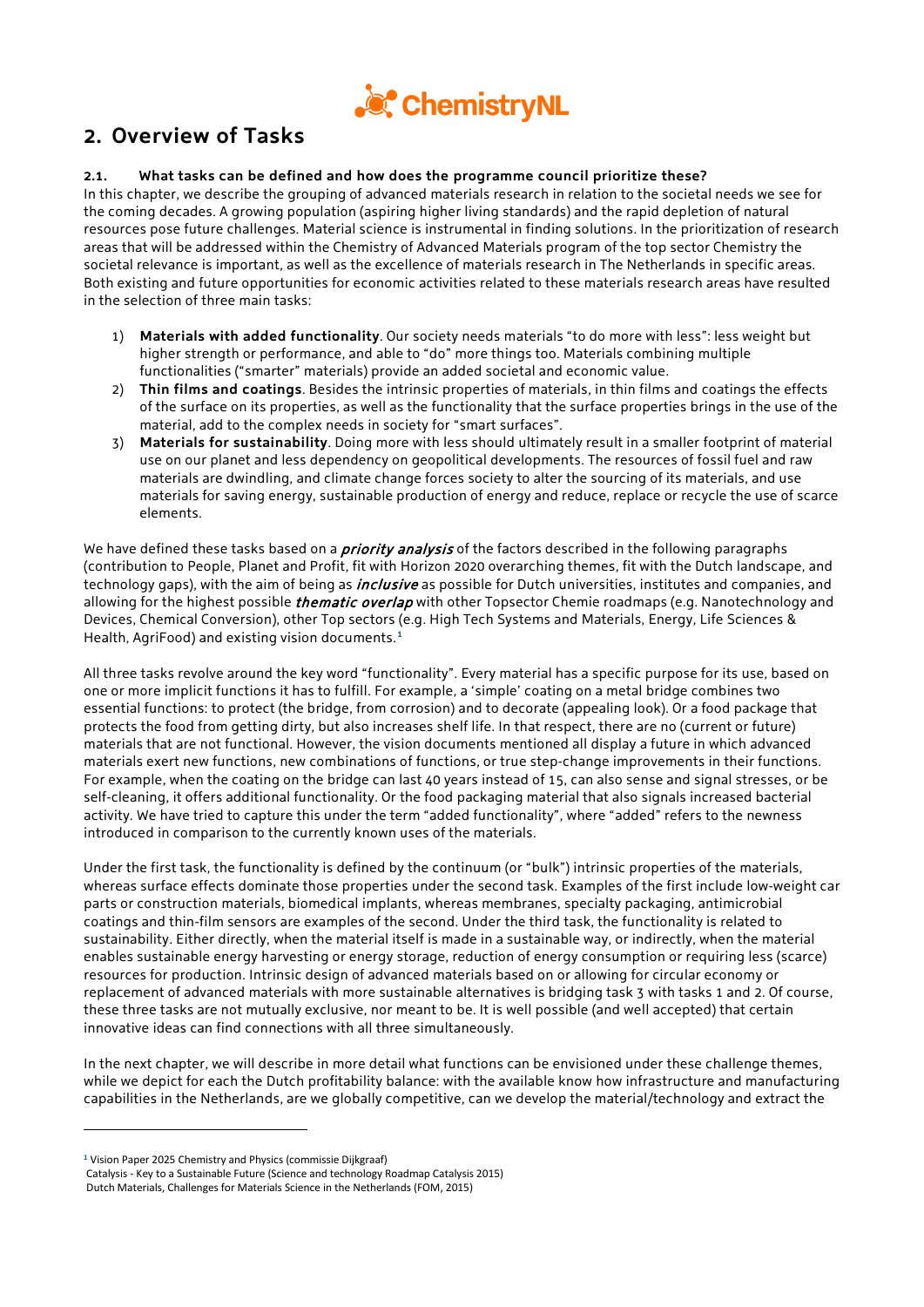

value in the Netherlands (delivering jobs in R&D as well as full scale production, a full footprint in the Dutch economy)? Or can the technology (only) be patented and valorized via worldwide licensing of Dutch technology? Which areas can be identified for which the position in The Netherlands is not strong yet but have the potential to develop if we invest?

## **2.1.1. Materials with added functionality**

2.1.1.1. Description of the task and the relevance for society, industry and science Advanced materials are characterized by their high degree of functionality. Society has always been looking for stronger, faster, thinner more efficient and lighter, say 'superior' materials. Solutions are therefore developed based on market-pull mechanisms and science and technology play a dominant role in the development of materials that can bridge the actuality with societal desires and needs.

### 2.1.1.2. Solution for this task described SMART (present-2040)

- 2015-2020 Starting from a strong point of NL, with excellent R&D infrastructure and a good basis for public-private partnerships in material technology development, a mechanistic insight should be obtained for each of a plethora of desired functionalities (see 3.1) in e.g. functional polymers, nanocomposites, metals, high tech materials aimed at aiding implementation of new functionalities in products in cooperation with industrial partners. From a fundamental science perspective, specific functionalities should be fully understood, also in relation to each other and other material requirements. Basic research in emerging classes of advanced materials is strengthened as a seedling for novel applications that we cannot think of yet.
- 2020-2030 Moving from increasing insight and understanding towards rational material design capabilities, a broader scientific foundation of functionality of materials is developed, including (predictive) modelling of formulations and properties. Several new technology platforms are expected that make NL an attractive manufacturing area as price per kilogram will be replaced by price per economic value added. The entrepreneurial climate, as well as strong "designer material" knowledge base will allow the growth of start-up companies (e.g. example for future materials like biomedical and self-healing materials) and expand the materials field in an area without cheap resources. This will be in support to typical EU industries like agricultural, car manufacturing, medical, high tech, and energy related industry and in full support of the ageing population.
- 2030-2040 Two decades from now, NL will have settled its name as "rational material design" technology provider for high value-added materials, and clean energy materials, based on its knowledge infrastructure and IP position, and its demonstrated infrastructure for introduction of new technologies to the market.

#### 2.1.1.3. What existing competences, technologies, knowledge contribute to this task?

Traditionally, the Netherlands has a strong and internationally renowned basis in the development of sophisticated functional materials. This is due to the presence of a variety of companies in the areas of materials, and devices, as well as a well-developed R&D infrastructure (TOP institutes and technology campus models). This ranges from polymers to computer chips and from bio-medical applications to car manufacturing. Large scale infrastructure (synchrotron radiation, free-electron lasers, neutron scattering, electron microscopy, nuclear magnetic resonance, etc.) are increasingly used to investigate and characterize materials properties. The Netherlands has access to and strong expertise with materials research using these large scale facilities.

2.1.1.4. What additional competences, technologies, knowledge do we need? Investment in the area of bottom-up micro-meso-macro scale morphology analytics and control of polymers and/or inorganic particles (nanometer – micrometer size), nanotechnology/nanoscience and nature inspired self-assembly is crucial for the development of advanced materials. This area is highly multidisciplinary in nature and requires intimate collaboration between chemistry, physics and bio-medicine, with a strong input from rapidly advancing analytic techniques (allowing functionality and morphology characterization on the nanoscale). In addition, integration of multiple length scales in the research is crucial to understand how functional properties on the nanoscale affect functionalities on larger length scales and can be implemented in new products. This needs to be supported by modelling and computational chemistry on all these different length scales (micro: MD, meso: coarse graining, macro: finite elements).

#### 2.1.1.5. How do the tasks connect to grand challenges in H2020?

This task can be connected to many of the overarching Horizon 2020 themes, but most prominently with:

• Smart, Green and Integrated Transport. For example energy saving by reducing weight of vehicles (based on new designs, enabled by new functions and self-healing capabilities), or developing new materials for use in (manufacture of) new high-tech devices.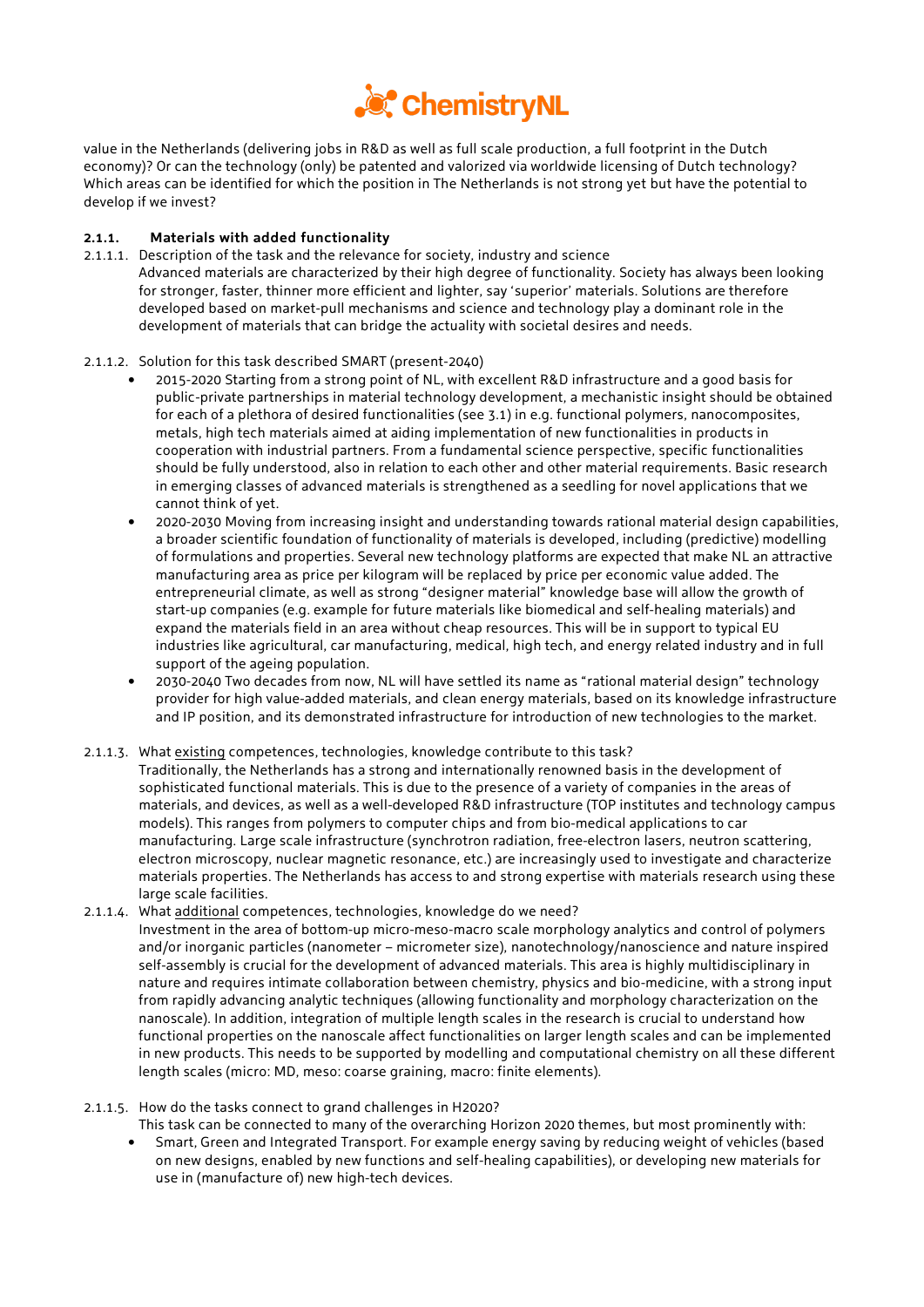

• Health, Demographic Change and Wellbeing. For example biomedical materials, new materials enabling life style (sports, clothing, ICT) and quality of life (ageing population, health care, diagnostics).

## **2.1.2 Thin films and coatings**

- 2.1.2.1 Description of the task and the relevance for society, industry and science
	- Thin films and coatings are everywhere as they form important barriers to selectively protect or selectively allow permeation. For many applications the desired properties are not met, as is exemplified by the still unsolved problem of metal corrosion. .
- 2.1.2.2 Solution for this task described SMART (present-2040)
	- 2015-2020 Similarly to the first task, NL has the luxury of strong starting position due to the active presence of coating companies (AKZO, DSM, DOW, SME's), water treatment companies and TOP institutes (Wetsus, DPI, MESA+, DIFFER, etc.). Building on this strength, connections should be made between the different actors in pre-competitive cooperation consortia, with the aim to obtain mechanistic insight into desired functionalities of thin layers (see 3.2) with emphasis on surface effects. Recent advances give an unprecedented control over layer thickness and composition, down to the atomic level, and allows for tunable physical properties. However, more is needed. The strong position of NL in this field requires further investments in expensive infrastructure both for short term and long term advanced materials development.
	- 2020-2030 Moving from increasing insight and understanding towards rational material design capabilities, a broader scientific foundation of functionality of thin films and coatings is to be developed, including (predictive) modelling of properties. Several new technology platforms are expected that make NL an attractive manufacturing area as price per kilogram will be replaced by price per square meter surface value added, yielding high profit margins for coatings with added functionalities (e.g. sensing capabilities) and/or better protective capabilities with applications ranging from 'smart' food packaging to coatings for the aeronautics industry. The entrepreneurial climate, as well as strong "designer film" knowledge base will allow the growth of start-up companies in areas like specialty coatings, medical diagnostics, ion/molecular sensing and air/water purification based on thin film and membrane technology.
	- 2030-2040 Two decades from now, NL will be a world leader in thin film technology and provide high valueadded functional coatings for a wide range of applications where NL presently already has a strong position (protective coatings, (food) packaging). A strong industrial activity based on functional coatings and membranes combining sensory functions with thin film separation technology is established in areas like medical diagnostics and clean air/water industry.
- 2.1.2.3 What existing competences, technologies, knowledge contribute to this task? Traditionally, NL has a very strong position in coatings and packaging materials, both in research institutes and industry. Advanced infrastructure allowing control down to the level of a single atomic layer, as well as characterization techniques (including large scale facilities like synchrotrons) has been established in NL (with support from programs like NanoNed and NanoNextNL) and requires continued investments.
- 2.1.2.4 What additional competences, technologies, knowledge do we need?

The same needs exist here as under 2.1.1.4, but more focused on surface driven phenomena in thin films. Material surface analysis and characterization on the level of such thin films has to be developed strongly (microscopy, spectroscopy, scattering, ellipsometry). Adhesion is an example of a crucial performance parameter for thin films in which fundamental understanding needs to increase substantially. Continued support for initiatives like NanoNextNL is crucial to keep the (expensive) infrastructure competitive. Advances in coarse grained modelling are needed to understand surface dynamics (restructuring upon different media contacts).

2.1.2.5 How do the tasks connect to grand challenges in H2020?

With the specific focus on surface-dominated material properties, this task can be connected most prominently with:

- Food Security, Sustainable Agriculture and Forestry, Marine, Maritime and Inland Water Research and the Bioeconomy. For example new packaging materials that allow the optimal storage atmosphere inside (breathing), sense and signal deterioration, prevent waste of foods and nutritional value.
- Health, Demographic Change and Wellbeing. For example self-cleaning coatings, antimicrobial coatings, new membrane materials enabling low-energy water desalination, or new thin-(multi)layer materials for use in photovoltaics, sensors or EUV lithography. This will be in support to typical EU industries like architectural, domestic and life style, health, manufacturing and energy related industry and in full support of the ageing population.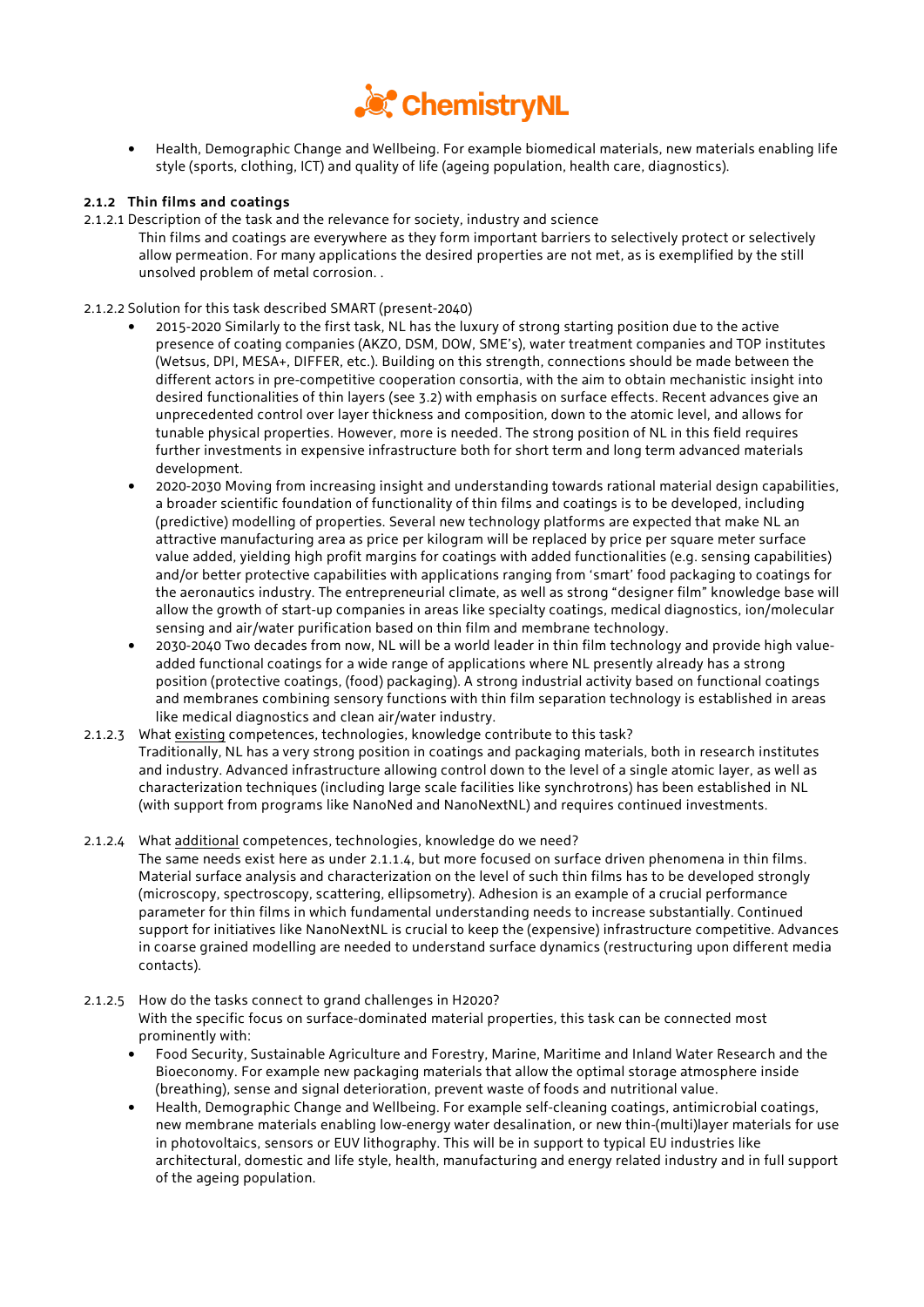

## **2.1.3 Materials for sustainability**

- 2.1.3.1 Description of the task and the relevance for society, industry and science
	- Sustainability is important to accommodate the growth of the world population and its future demand of resources for water, food, energy at higher average life standard. This requires a significant change of today's practice. Changes include the minimization of the manufacturing footprint of the material, but also the sustainable gains of its use during the life cycle and clever re-use of the material or its components. Resources for energy (fossil origin) and raw materials (rare elements) are depleting and this requires a transition to sustainable energy production and reduction, replacement or recycling of rare elements and the further development of bio-based materials. The transition to a sustainable society will have a tremendous impact and take place in stages. Initial efforts are aimed at reducing the footprint by making existing technologies more efficient. Via temporary solutions in intermediate stages, the final goal is a (circular) society based on truly sustainable resources for energy and materials. In this transition to a sustainable society advanced materials will play a crucial role: a sustainable society cannot be realized without the corresponding materials that enable it.

### 2.1.3.2 Solution for this task described SMART (present-2040)

- 2015-2020. Materials for sustainability are an emerging field for NL, and also worldwide and will have a tremendous (economic) impact. Our country is too small to leave a large footprint on the planet, but it can contribute to a circular economy of the coming decades, based on two competitive advantages: 1) the excellent knowledge infrastructure for generating (and selling) new technologies, and 2) the high population density and existing organization degree of our society in terms of recycling and energy distribution, enabling for example complicated recovery / separation streams for reuse of materials. We need to try and predict and design the circular material streams, stimulate IP and start-ups and test these hypotheses in small-scale demonstration projects.
- 2020-2030. In the next decade, regulations (national, EU and global) should be matched with the level of demonstrated circular material use and improved sustainable and clean energy concepts. Supported by this, the scale-up of the envisioned material streams should be implemented. New technologies for material replacement, reduction, reclaim and reuse will lead to large scale industrial activity. Sustainable energy production and storage systems developed in NL, IP protected and sold to areas with larger footprints. This will be supported by the growing image of NL as "designer material" technology provider (2.1.1).
- 2030-2040. Two decades from now, NL will have settled its name as technology provider for circular use of high value (functional) materials, bio-based materials, and sustainable energy materials, based on its knowledge infrastructure as well as its logistic opportunities and its demonstration infrastructure for new technologies in complicated societal environments.

#### 2.1.3.3 What existing competences, technologies, knowledge contribute to this task?

The existing competences in material (polymer, ceramic) synthesis and manufacturing can greatly contribute to the design and making of new materials / polymers to play their role in sustainability. The chemistry, as such, of these materials does probably not need to be altered completely, just adapted, improved, with enhanced control. For example, using the existing principles of polycondensation, polyaddition or polyolefin chemistry, new polymers can be designed with higher functionality than the present ones, based on biobased building blocks. This leaves every opportunity to use NL's leading positions in this knowledge field to contribute. NL also has a strong position in research on materials for sustainable energy production, linked to nanomaterials research for harvesting solar energy (PV and more recently solar fuels). The area of clean energy and resource efficient production processes spans a wide range of chemistry and materials science where in many areas NL has relevant expertise due to the innovative role of the NL chemical industry.

#### 2.1.3.4 What additional competences, technologies, knowledge do we need?

Raw materials: a closer backward integrating connects needs to be made with the Making Molecules roadmap. Also the design principles ("assemble to disassemble") need to be rethought to enable circular material use. Research on energy storage (batteries) has declined in NL in the past decades, but offers opportunities for economic activity as the car manufacturing in EU is still strong and NL plays a key role in the supply of materials to this industry. Also in the field of bio-based materials, many efforts are underway. This field, however, needs further time to implementation as cost-effective routes to existing products have to compete with optimized fossil-based assets. The focus should therefore be on truly new materials of biomass origin. Molecular modelling and coarse grained modelling are expected to contribute to the understanding of the translation of biomass building blocks into new materials.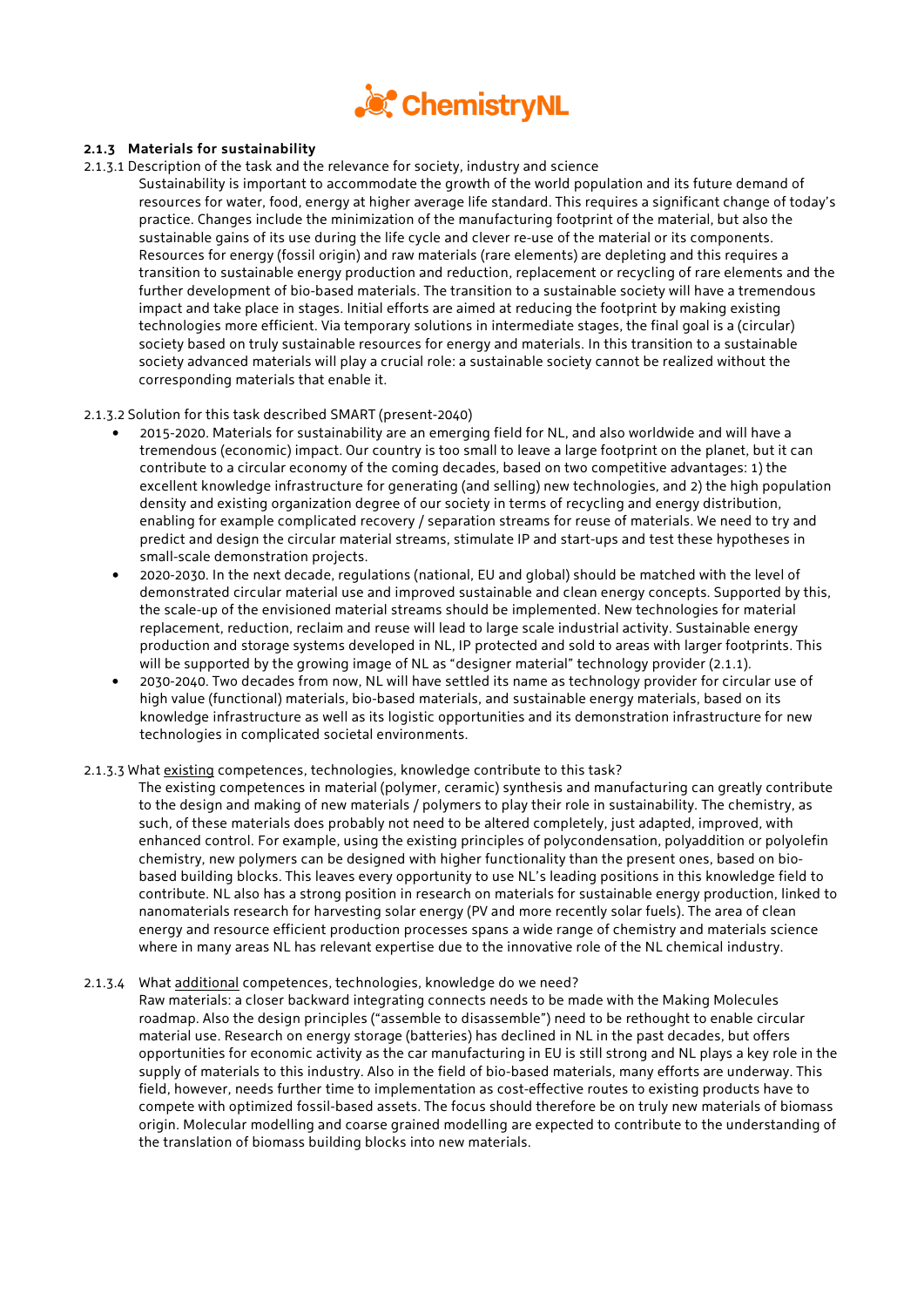

2.1.3.5 How do the tasks connect to grand challenges in H2020?

This task has a direct or indirect impact on the Climate action and Resource Efficiency theme, for example by renewable materials (via biobased building blocks), low-carbon footprint manufacturing of materials, recovery and reuse of materials, circular economy, materials enabling conservation, generation and storage of energy. But also finding alternatives for rare element based materials are in scope, as well as resource efficient material manufacturing such as 3D printing, enabling both Health and Life-style.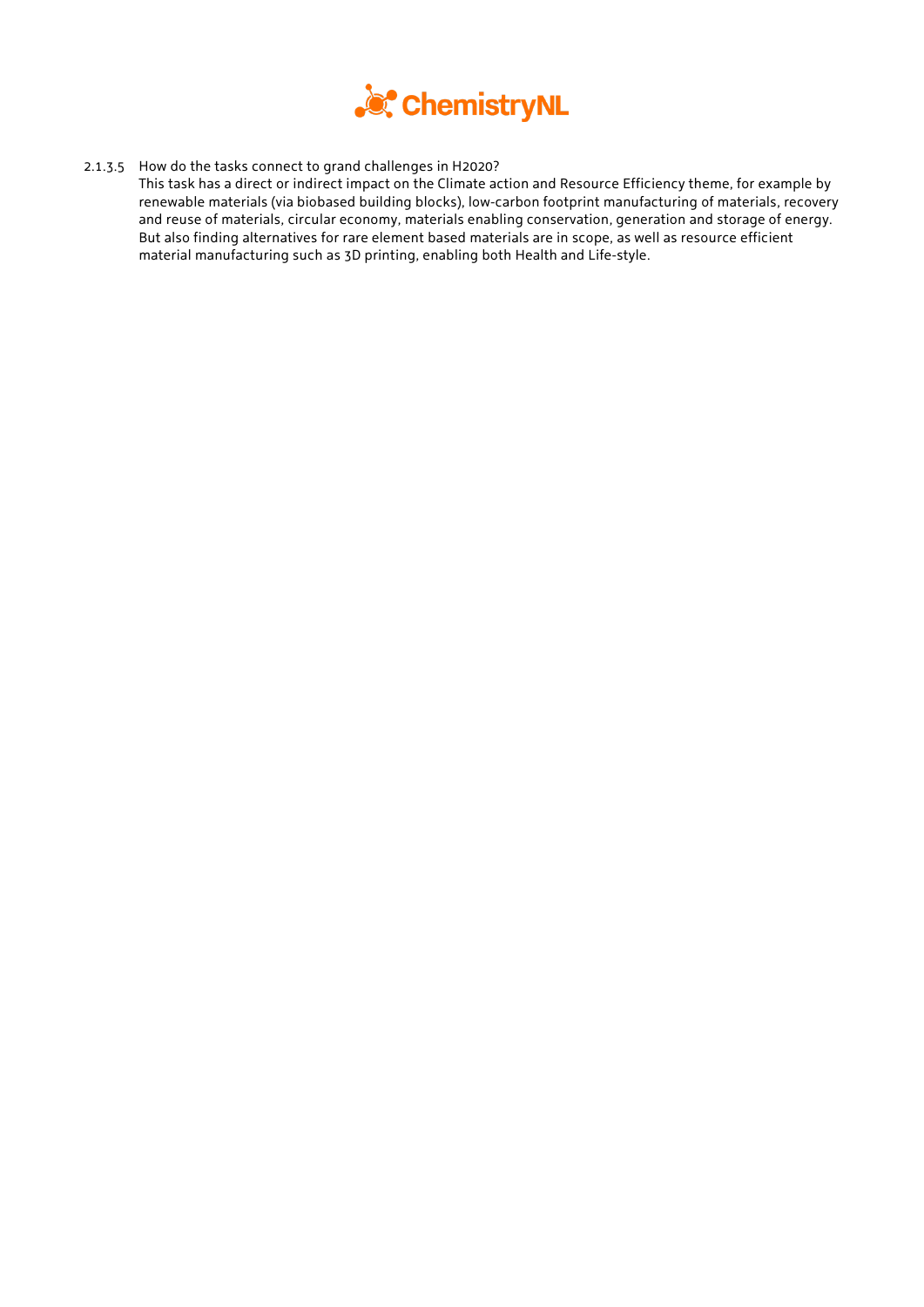

## **3. Principal activities of tasks**

## **3.1 Task 1 Materials with added functionality**

For many applications the demands on materials become higher, while at the same time the market is very competitive and global, which puts a lot of focus on reducing costs. A number of successful examples from the past have shown that the Dutch industry, together with knowledge institutes (e.g. Dutch Polymer Institute, NanoNextNL, Materials Innovation Institute), can pave the way in the advanced polymer, nano and hybrid (metal) materials and composites arena by using a systems approach. This implies that a strong link is needed between the chemistry of **making optimized advanced materials** and **processing with cost-efficient technologies**, so **the right application domains** can be targeted. This especially holds for the energy (e.g. oil&gas, wind energy and solar energy), health (e.g. in-vivo health monitoring), high tech (e.g. opto-electronics) and transport (e.g. aerospace and automotive) domains. In general, it can be stated that the need for new metallic, ceramic, polymeric, composite/hybrid light-weight materials is growing rapidly. Classic material selection approaches will no longer work. Well-known Ashby material selection charts, as shown in Figure 1, are an initial start, but new applications for the above-mentioned industries can only be realized when new materials become available that offer a combination of properties, e.g. they can be used as a structural load bearing component and in addition offer functionality, e.g. they can sense, actuate and/or self repair. In addition to adding functionality such new materials have to be produced, processed and recycled in a sustainable manner. Value should be created according to a 'more for less' philosophy. Reduce the weight of a design but add functionality. The value will be in price per economic value added rather than producing kilograms.



**Figure 3.1** Material selection chart as introduced by Michael Ashby. Material properties, in this case density  $(kq/m<sup>3</sup>)$  vs. Young's modulus (GPa), are plotted in pairs on a chart, allowing the user to find the right material for the right job. [\(Ashby, Michael](http://en.wikipedia.org/wiki/M._F._Ashby) (1999). Materials Selection in Mechanical Design (3rd edition ed.). Burlington, Massachusetts: Butterworth-Heinemann. [ISBN](http://en.wikipedia.org/wiki/International_Standard_Book_Number) [0-7506-4357-9](http://en.wikipedia.org/wiki/Special:BookSources/0-7506-4357-9). Cf: www-

materials.eng.cam.ac.uk/mpsite/physics/str-tough\_article/ o[f http://store.elsevier.com/Materials-Selection-in-](http://store.elsevier.com/Materials-Selection-in-Mechanical-Design/Michael-Ashby/isbn-9780080468648/)[Mechanical-Design/Michael-Ashby/isbn-9780080468648/\)](http://store.elsevier.com/Materials-Selection-in-Mechanical-Design/Michael-Ashby/isbn-9780080468648/)

Also the trend towards more personalization in products with high quality-of-life requires a different mindset toward the design and processing of new functional materials with on the one hand more automated processes, while on the other hand allow for the use of additive manufacturing technologies (3D printing). In that sense, multi-functionality and design go hand in hand, and design encompasses both technical and use or "human interface" aspects. The creative industry can help the design of materials in the specification of the different functionalities (existing and new ones) to be combined.

Although this task encompasses different classes of materials (see also Figure 3.1), a special mention should be made for organic materials, based on "molecules" (mainly polymers), as their design and production from raw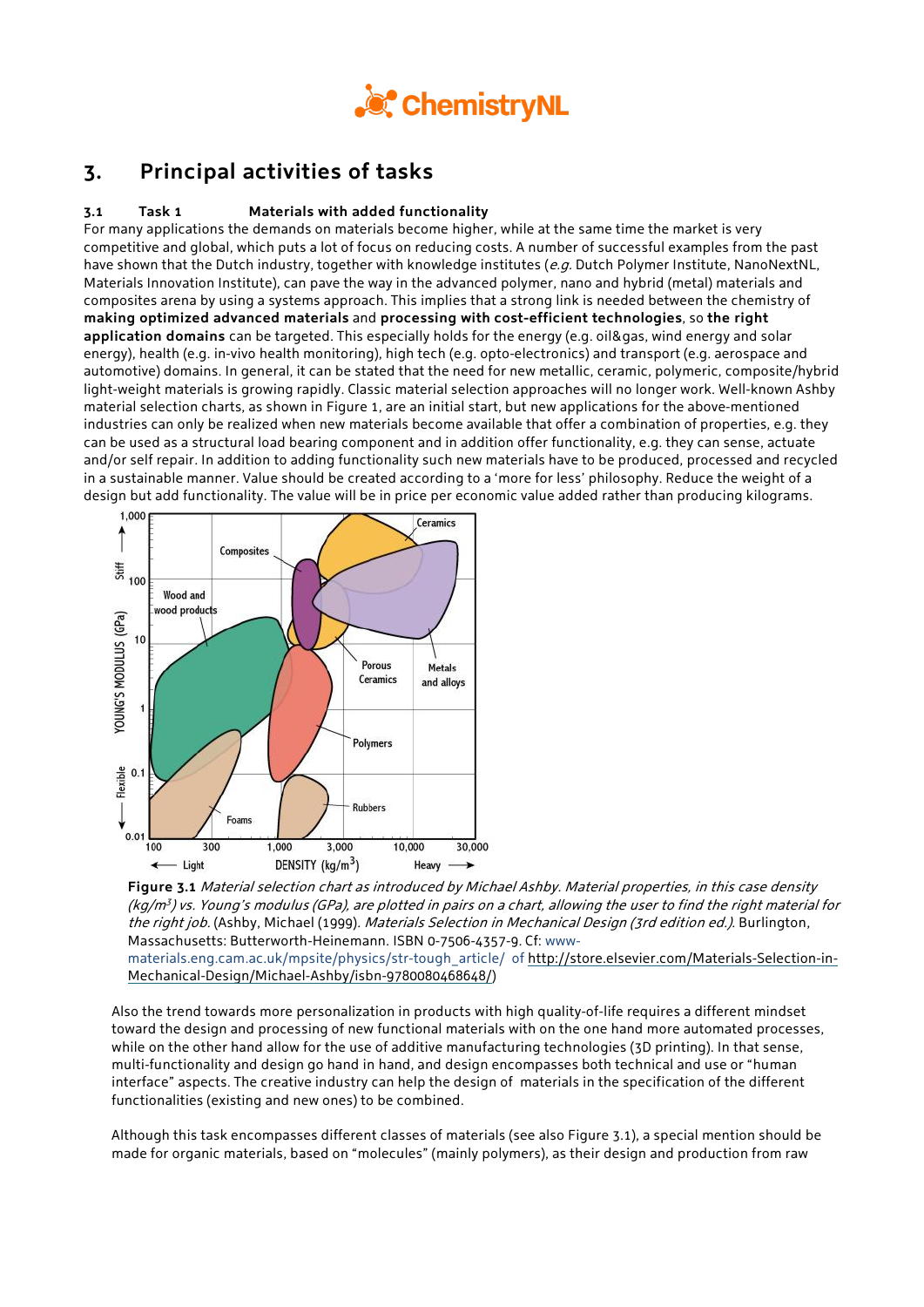

materials (petro- or biobased) depends highly on manufacturing capabilities for which we refer to the Roadmap Making Sustainable Chemical Products.

#### **3.1.1 Designing materials with the right functionality**

In many industries, e.g. automotive, aeronautics, electronics and construction, the driver for innovation is weight and cost reduction together with higher demands on the material properties in terms of thermal, mechanical and chemical properties. In said applications engineers/designers use materials that are typically optimized to fulfill one specific task or one specific function.

In this context, functionality can be defined as:

- 1- **Mechanical** (e.g. strength, stiffness, flexibility, fatigue or impact stability)
- 2- **Chemical** (e.g. chemical stability, biocompatibility)
- 3- **Physical** (e.g. thermal and electrical conductivity, magnetic, piezoelectric, optical)

#### **A - Traditional materials**

Over the years, chemists and material scientists have designed and optimized materials for specific applications, e.g. metals for high temperature engine parts, ceramic coatings for high high-temperature turbine coatings and polymers for ductile/light-weight packing materials. Step-changes are definitely possible in extending the current property portfolio, but the limits of traditional materials have been or will be reached soon. This can be achieved by chemical structure and processing optimization, e.g. polyethylene can be processed into high modulus/high strength yarns. Optimizing the chemistry (catalysis and polymerization conditions) and processing has the potential to further improve the mechanical properties of PE-based yarns by a few percent. Aluminum, as another example, is an alloy and has now been optimized with respect to strength and ductility. In this case, alloy design and processing are expected to result in an overall improvement of a few percent at best. For steel, on the other hand, several issues need to be resolved. Understanding fatigue behavior, improve corrosion stability and how to improve polymer (coating) adhesion on steel are still issues that need to be resolved. The same is true for continuous and non-continuous fiberreinforced composites. The design of composite structures is sufficiently understood. However, the resinfiber interface and processing issues need to be resolved and how composite structures fatigue over time.

#### **B - Multi-functional materials**

In order to enable the design of next generation coatings, composites, packaging, sensors, actuators etc., materials are needed that combine some level of structural integrity with one or more additional functions. Self-healing polymers or ceramics with the ability to reverse crack formation have a strong advantage over traditional construction materials. Designing multi-functional materials (MFMs) requires a multidisciplinary approach and the ability to design materials at different length scales (Å to m). MFMs are often multicomponent or hybrid systems. Typical building blocks include ceramics, metals and (bio)polymers. Of interest are organic/inorganic nanocomposites where the matrix offers the structural integrity and processing capability and the nanofiller introduces a second functionality, i.e. it reinforces the matrix and adds an electrical, thermal, actuating/morphing or sensing functionality. The envisioned applications could be in photovoltaics, sensors or in bulk applications such as composites. The aim is to reduce weight, add functionality, extend the life cycle and reduce maintenance costs.

#### **C - High-Tech materials**

In the high tech industry the rapid development of new technologies often relies on research at the interface of chemistry and physics, with a strong contribution from the field of nanoscience. The size-dependent physical and chemical properties of nanomaterials allow the design of functional materials with unique properties, e.g. optical, magnetic, photonic, sensory or electronic functionalities that revolutionize rising markets like telecommunication, information technology and semiconductors. Also more traditional markets like lighting, displays, automotive and aerospace increasingly benefit from high tech materials. Well-being, also for the ageing population, is improved by incorporating high tech solutions in consumer products and homes where due to unique functionalities substantial added value can be created. The Netherlands has a strong position in research on high tech materials and nanomaterials. The high tech industry around Eindhoven, including the high tech campus, is at the forefront worldwide and provides many examples of successful interaction between academia and industry.

- In the semiconductor industry high tech materials are needed to push the boundary close to the physical limits in processor power.
- Transparent conductors with high stability and superior conductivity are required for a variety of application, including solar cells and displays.
- Advanced integrated systems for (remote) control and security of and in homes and businesses rely on high tech solutions incorporating a.o. sensory function, telecommunication, smart windows and lighting.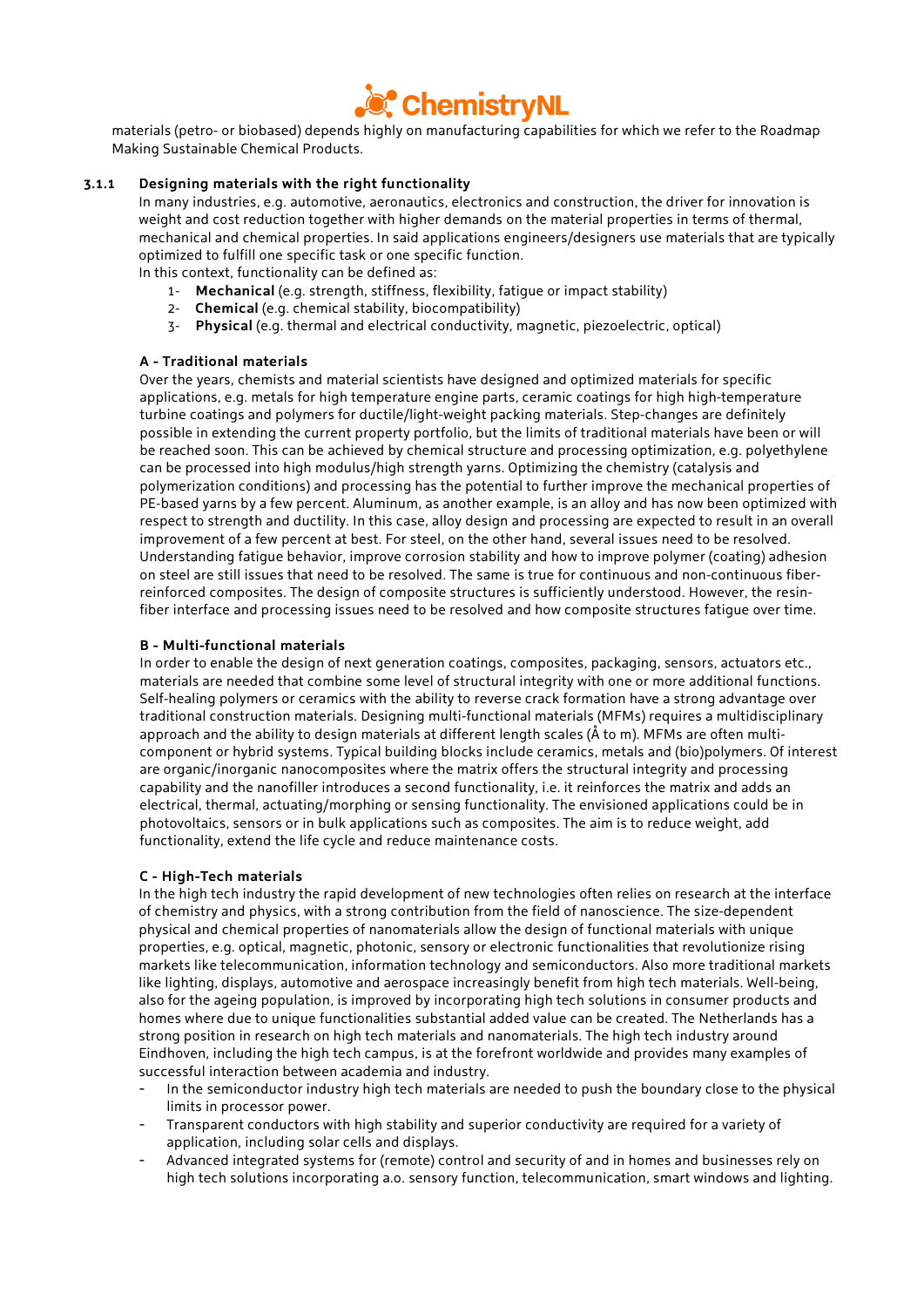

- The automotive industry benefits from high tech materials in the development of the car of the future (energy efficient, improved safety by smart lighting solutions and sensors).
- High resolution imaging systems for science and industry, including electron microscopy and scanning probe techniques, are dependent on new materials for more sensitive detectors for a.o. charge, force and light and materials allowing higher precision and reproducibility in positioning.

## **D - Bio-Medical materials**

The field of biomedical has made impressive progress in the past decades. Where the discovery of new medicines is slowing down, biomedical materials are increasingly applied in the medical field. Two types of biomedical materials can be distinguished: materials that are used to restore functions in the human body and materials for medical diagnostics, possibly linked to targeted therapeutic action (theranostics). The line between artificial materials and living matter is blurring as interdisciplinary research between the bio-medical field and chemistry now allows for the artificial creation of living matter. In addition, small scale and cheap diagnostic equipment that can be used in the home or in remote areas is a rapidly growing market. There is a strong activity in the Netherlands. Cooperation between large companies and SME's, in the biomedical field, and universities, university hospitals has been supported in several successful programs (BMM, NANONED, CTMM, HTS&M). Challenges include research on the nanoscale. Bio-molecules of nm dimensions (proteins, DNA) are at the basis of diseases and (bio)chemistry now allows for the controlled synthesis and self-assembly of these molecules. Future prospects in this field include:

- Control of interaction of living matter with man-made materials will allow to replace or assist dysfunctional organs beyond the traditional implants.
- Imaging using (multi-functional) nanoprobes in combination with controlled drug delivery and/or release makes a more targeted and personalized medicine possible.
- Inexpensive small scale diagnostics (e.g. using lab-on-chip technology, even in combination with mobile phones) based on (nano)sensors for diagnosis at home or in remote areas is a growing and requires a continued effort in finding new materials for more reliable and cheaper diagnosis.
	- o {solution} A strong integration between developing chemistry for advanced materials with added multi-functionalities, i.e. combine a structural component with a functional component, e.g. a sensing, morphing and/or self-healing functionality. The molecular and physical interactions need to be understood and optimized in order to introduce these functionalities. Specific steps required present-2040:
		- Optimizing protocols for physical/chemical interaction between different material classes as used in hybrid materials/composites,
		- Understanding/controlling dispersion methods of nanofillers,
		- Control and tune physical properties (optical, magnetic, electronic) on the nanoscale and translate these to superior high-tech materials
		- To meet these goals, smart solutions and a focused multidisciplinary approach are needed, integrating chemistry with physics, bio-medical and engineering. This requires developing new catalyst systems, the design and synthesis of new building blocks, nanoscience giving control over physical properties, optimized reactor technology, mixing protocols, materials processing techniques and optimized design of products taking into account the specific material properties, which might be highly anisotropic.
	- O {milestones} **A** 10 years, **B**-20 years until 2020:
		- Improved mechanical properties traditional polymers (TRL6)
		- Understanding fatigue and improve corrosion stability steel (TRL3)
		- Insight resin-fiber interface for fiber reinforced composites (TRL 3)
		- Development self-healing polymers and ceramics (TRL 3)
		- Development of polymers with additional functionalities (optical, magnetic, electronic) (TL3)
		- Design of new materials for EUV lithography (TL3)
		- Development of smart materials and solutions for sensors and actuators in homes and automotive (TRL 3)
		- Materials for higher precision positioning and improved sensitivity sensors (TRL 3)
		- Control of interaction of living matter with man-made materials (TRL 3)
		- New platforms for theranostics (TRL 3)
		- Development of small scale disease diagnosis schemes (TRL 3)
		- Development of a technology platform for multiple, selective response factors (TRL 3).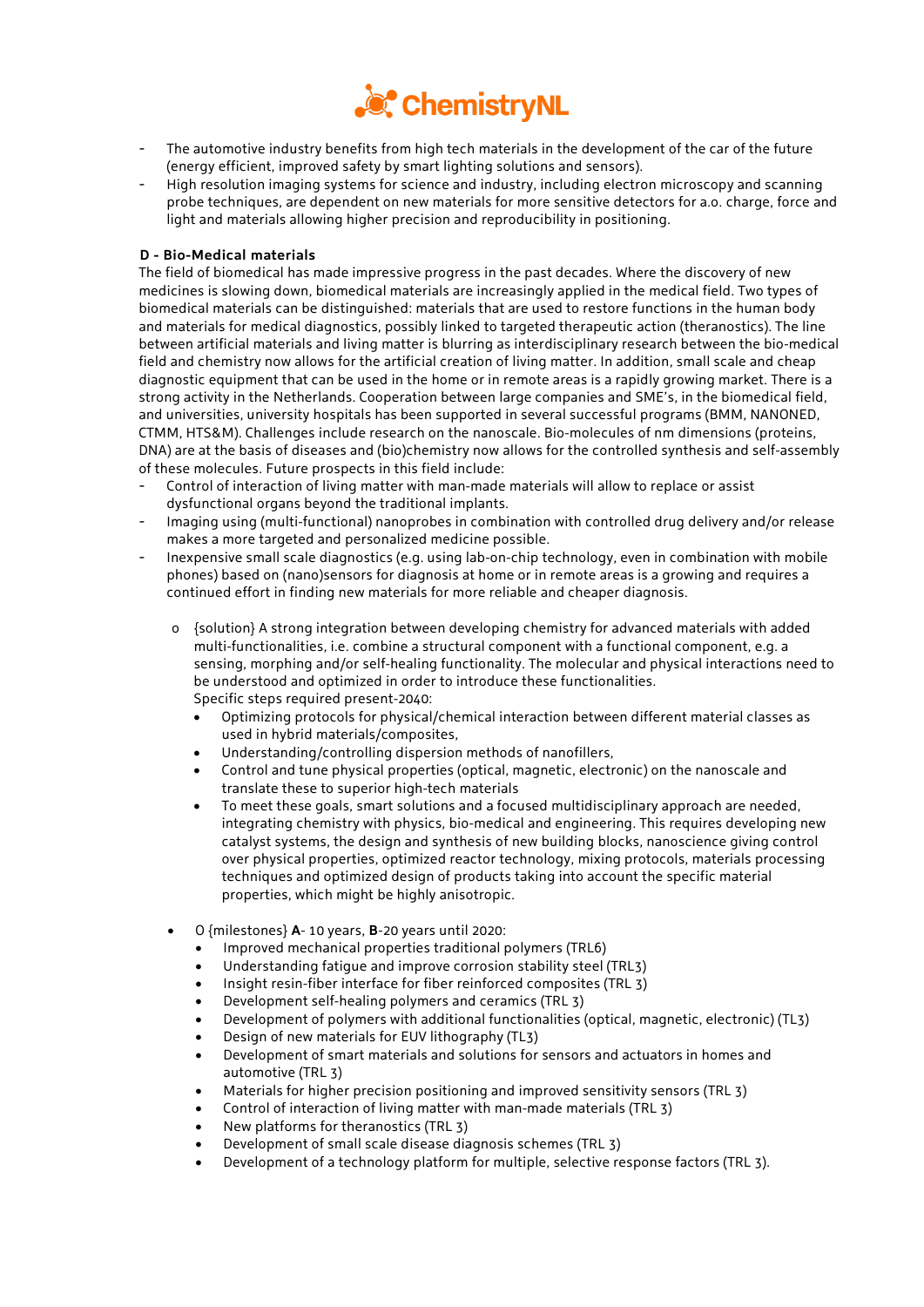

- 2020-2030:
	- Higher strength polymers industrially produced (TRL 6)
	- Several insights described above (corrosion, fatigue) will lead to development of improved materials that are tested in a simulated environment (TRL 5).
	- Superior composites are designed based on new insights (TRL 3)
	- Prototypes of several products successfully tested (TRL 7)
	- Self-healing properties for polymers and ceramics demonstrated (TRL 4)
	- Selection of biomedical materials tested (TRL 5)
	- Response platform will be broadened by new concepts (TRL 3)

## • 2030-2040

- Reinforced composites and multi-functional materials successfully introduced to market (TRL 9)
- High tech materials proven to function in several prototypes for automotive and home (TRL 9).
- Biomedical materials for diagnostics and/or controlled drug delivery in clinical trials (TRL 7)
- Several new concepts for multi-functional materials and biomedical materials will be further developed to prototypes (TRL 7)
- Response platform will be broaden by new concepts (TRL 3)
- o Expected result present- 2040 {position in innovation chain};

o *Scientific/technological goal:* Understand the design rules, synthesis and processing conditions of new multi-functional materials and their performance.

- $o$  Industrial end goal: Utilize new advanced multi-functional materials and processes using cost-
- efficient and sustainable technologies with the aim to design new enabling material-based technologies.
- o Societal goal: Weight, fuel and cost reduction. Sustainable materials for a sustainable future.
- o Suitable funding frameworks: M2i and DPI 2.0.

## **3.2 Task 2 Thin films and coatings**

In addition to the challenges described for functional materials in the previous paragraph, there are specific other challenges for functional thin films and coatings, related to their surface-dominated property demands. In this task we focus on those additional functionalities, but it is clear that for a large number of applications the required thin film / coating properties also involve the continuum characteristics described earlier (mechanical, chemical, physical) as well as the dependency on the manufacturing capabilities of the (macro)"molecules" that have to constitute these functionalities.

The science in this field has made impressive progress in the past 15 years. For example, surfaces which are self-healing or self-replenishing, possess specific barrier properties, are switchable from hydrophobic to hydrophilic by response to external triggers such as temperature have been explored. Other response triggers known today are for example light, heat and scratching. Further development of the underlying technologies, however, will open new opportunities.

## **3.2.1 Designing thin film / coating materials with the right functionality**

Specific surface-dominated functionalities are listed below.

- o {solution}
- 1. **Mechanical:** adhesion of thin layers on substrates or between thin layers in multi-laminates, resistance against scratch and wear stress.
- 2. **Chemical:** resistance against high-energy radiation such as UV, ozone, weather and moisture. Creation of active molecules upon absorption of high-energy radiation such as UV (photo-oxidation).
- 3. **Physical**: roughness and surface topology, optical properties of thin layers (in/outcoupling of light, matting versus gloss, reflection or antireflection), photo-active properties (photon conversion), thin layer electro-conductivity and electrical breakdown resistance. Barrier properties and permselectivity of thin layers and membranes.
- 4. **Interfacial properties**: solid-liquid: (super)hydrophilicity and (super)hydrophobicity, switchability. solid-solid: corrosion protection (resistance to ion migration across the buried interface), dusting. solid-cell: antimicrobial properties. solid-tissue: haemocompatibility, anti-inflammation, biostability.

## **A - Traditional coatings, packaging films and membranes.**

Although coatings and films usually already combine different functions, we will discuss here some step changes that are still highly needed in the already known functions.

• Anti-corrosion is still an unsolved challenge. Advanced coatings tailored to corrosion protection of metallic substrates are of the utmost relevance to ensure reliability and long-term performance of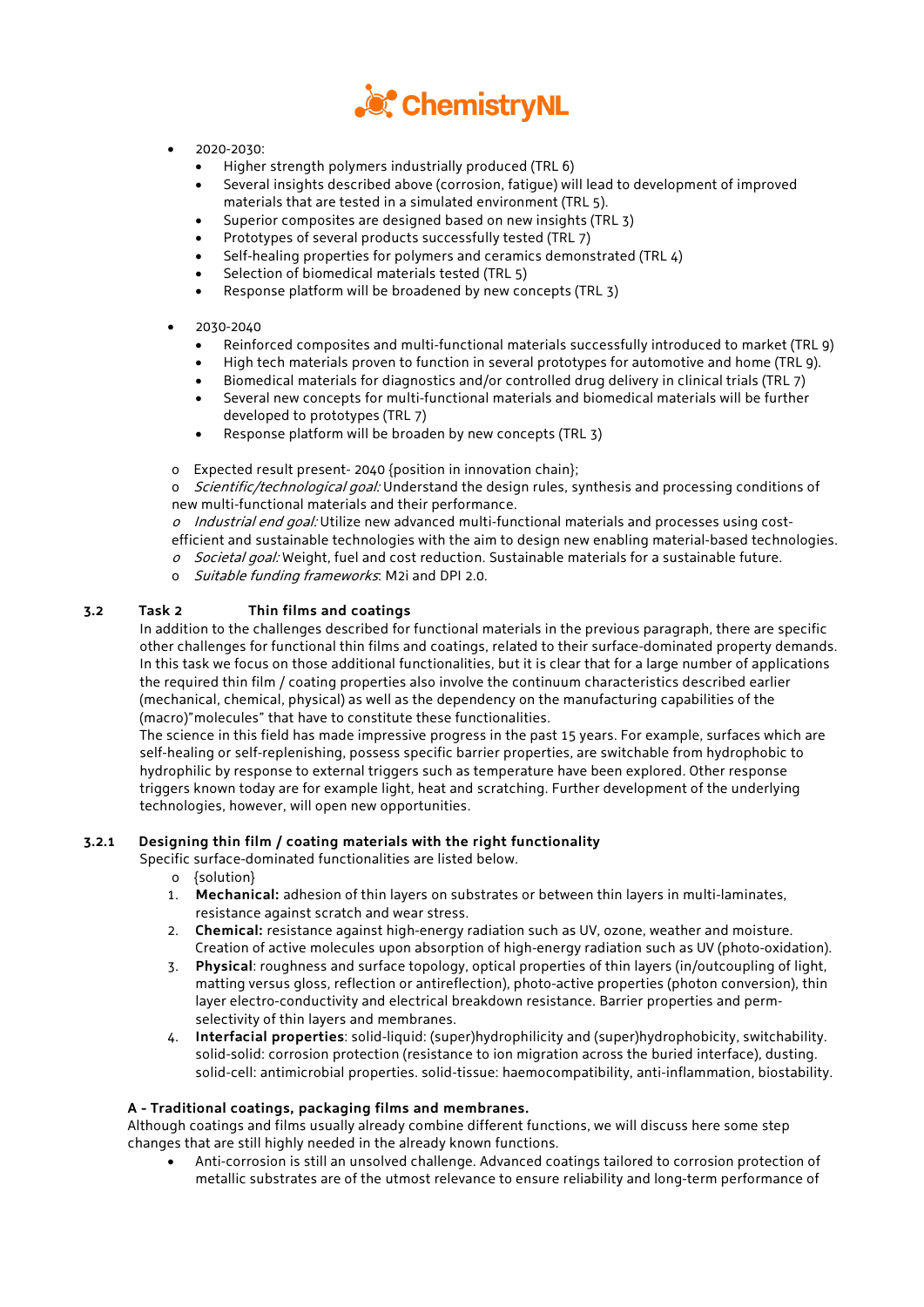

coated parts as well as the product value of the coated materials. Durable passivation of the interface (also when damaged) remains an unmet need.

- Barrier properties of membranes and packaging films against most prominently oxygen, water and carbon dioxide, or even perm-selectivity are still in need of higher performance materials with tailored micro- and mesomorphology. Examples are in aluminum-free barrier packaging foils (easy to recycle, see 3.3), breathable packaging for fresh foods (water and oxygen in, carbon dioxide out), membranes for fresh water (decontamination), highly selective membranes for industrial separation processes.
- In semiconductor manufacturing use is made of photoresists for nanolithography that should be transparent to extreme-UV. Also block-copolymer self-assembled layers are used for that purpose. Challenge is to create smaller but more powerful processors by even higher resolutions in nanolithography.
- Prolonged service life time for protective and decorative coatings can result from a marked increase in UV/outdoor exposure resistance by more stable polymer design on the one hand and increased insight in stabilization mechanisms on the other.
- Non-toxic marine anti-fouling coatings are highly desired in marine transport, while current technologies work only under release of heavy metals (tin, copper) or high velocities.
- Increased use robustness of protective and decorative coatings is a ubiquitous unmet need: car body coatings are still vulnerable to scratching, while waterborne coatings are still notoriously difficult to apply on its plastic parts without expensive pre-treatments because of loss of adhesion, membranes for energy saving separation processes have limited lifetime. Increased mechanistic insights into these mechanical properties on the micro- and mesoscale are expected to substantially increase these durability performances.

## **B - Multifunctional and responsive coatings and thin films**

Apart from many applications that actually require a combination of the functionalities mentioned under A (new combinations of surface dominated functionalities), the following examples illustrate the needs for combinations of new surface functionalities:

- Self-healing capabilities can be incorporated into coatings to repair damages, for instance as a result of insufficient scratch resistance or in order to further increase on anti-corrosion properties or prolonged service lifetime, by transporting material from "reservoirs" to the damage area. Selfhealing materials have become a very active field of research since several years, but self-healing technologies of materials which also heals the (surface) functionality are scarcely known.
- Self-cleaning coatings can remove (with an external trigger like rainfall or sunlight) liquid or dust autonomously by virtue of their (super)hydrophilic / hydrophobic or photo-active surfaces), while anti-soiling coatings can prevent dusty solids from settling and adhering on their surface. Switchability between lyophilicity even enhances on these effects and creates extra external triggering.
- Active ion transport incorporated in water-permeable membranes can enable low-energy desalination devices.
- Active scavenging or (chemo)absorption of unwanted species (water, carbon dioxide) inside a packaging material can help to establish the ideal atmosphere for safe storage of food and medicine. All the while, packaging films become thinner, requiring less raw material to be used. This asks for a strong demand in manufacturing processes developments, e.g. multi-, micro- or even nanolayer coextrusion processes offers enormous unexplored possibilities.
- Sensoring and signaling of food packaging materials, indicating for instance heat or oxidative stress, pH change, metabolite or toxin levels, ageing or even microbial activity inside the packaging will help tremendously in prevention of food waste. But also simply monitoring the performances of thin films, coatings and membranes in situ over time without being damaged is of great desire. It will enhance the product security and safety and the response technologies will be applicable in a broad range of applications, e.g. food, water supply, construction industry, automotive, aerospace and medical equipment. A combination of responses will enhance the utility of a thin layer/coating/membrane. In one aspect one response factor might trigger another response factor (cascading response).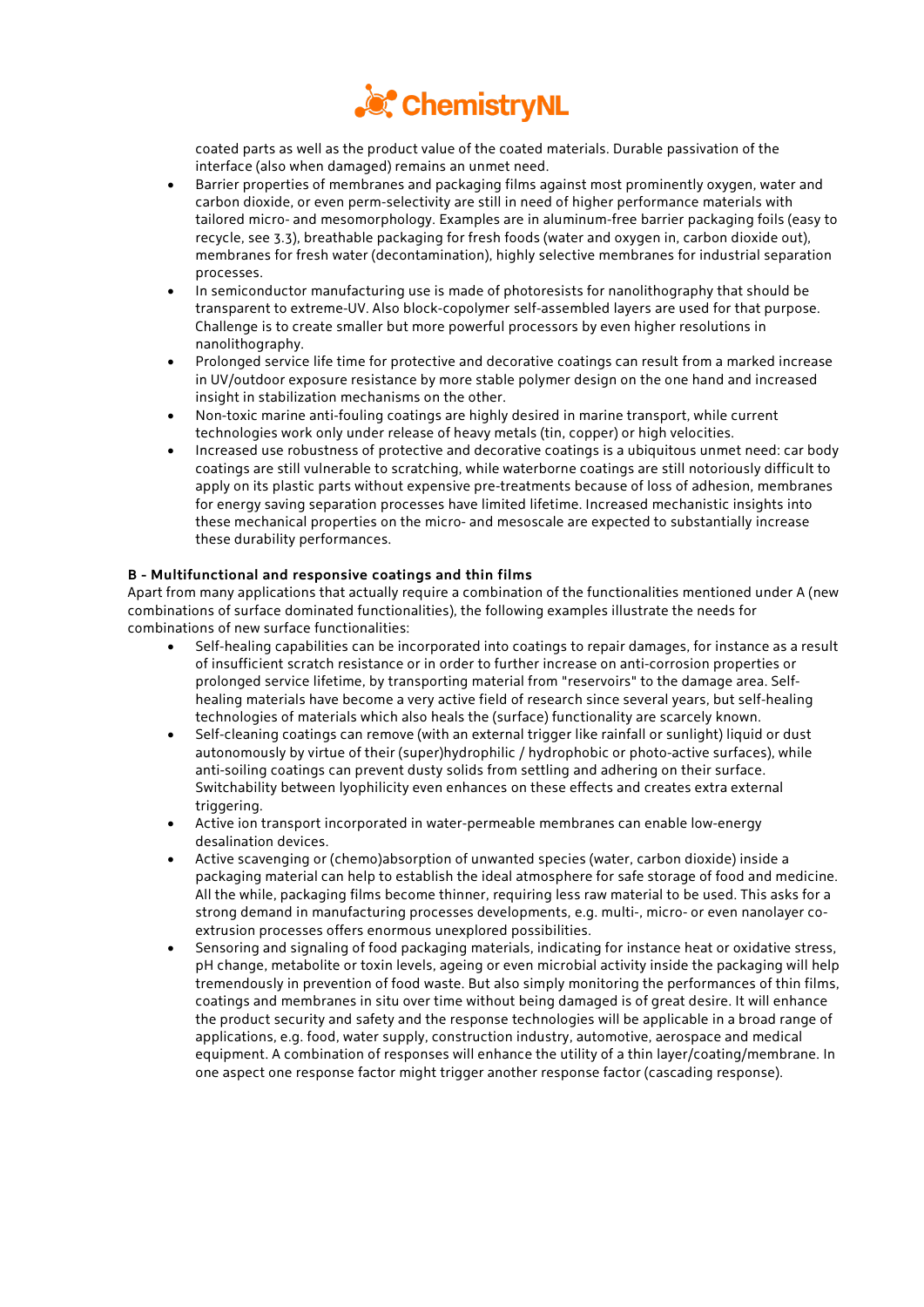

## **C - Bio-(inter)active sensors, coatings and films**

More specific examples of the latter inside the body (in-vivo), as part of biomedical devices or implants are mentioned here because of the expected strong growth of this research area in response to the global need for health care and the ageing population in the West:

- Coatings and surfaces that have a positive material-biology interaction, such as sustained release of drugs and other actives, cell growth stimulation and tissue integration will greatly enhance the ability of man-designed technology to become a functional part of the damaged / imperfected human body.
- Antimicrobial surfaces. Hygienic conditions and sterile procedures are particularly important in hospitals, kitchens and sanitary facilities, air conditioning and ventilation systems, in food preparation and in the manufacture of packaging material. In these areas, bacteria and fungi compromise the health of both consumers and patients. In these areas there is a strong need for antimicrobial (wet and dry, log-kill rates varying from 3 to 7!), mechanically and chemically robust coatings.
- Bio-resorbable membranes can temporarily prevent post-operative organ adhesions, or act as a scaffold to grow new skin from stem cells after severe burns. In 3D (printed), layer-on-layer deposition of material-cell combinations in principle holds promise to grow artificial organs from a patient's own cells without immunogenic response. Rate of bio-degradation and resorption of the material residues by the body need to be carefully designed.

## **D - Coatings for energy creation / saving**

One of the grand challenges for Europe in the coming decades will be to guarantee a sustainable supply of energy – beyond the use of fossil fuels and nuclear energy. For that purpose, efficient harvesting of renewable energy, e.g. wind or solar, and conversion into a useable form is of utmost importance. In addition, it is of vital importance to reduce the energy consumption. Both in optimizing energy harvesting/conversion en decreasing energy consumption, coatings and films play a key role.

- Coatings and films for photovoltaics: light in-coupling/trapping, photon up-/down-conversion, ITO replacement, easy-to-clean, anti-dust, printable transparent conductors, passivation, barrier  $\rightarrow$ reduction in costs per Watt-peak, improvement in life-time.
- Coatings and films for lighting devices: light out-coupling/extraction, photon conversion, ITO replacement, printable transparent conductors, barrier  $\rightarrow$  reduction in costs per lumen, improvement in life-time.
- Solar control coatings for the built environment: infrared management, switchable coatings (e.g. thermochromic, electrochromic), coatings for greenhouses, aesthetic coatings for solar thermal systems
- Coatings for windmills: Impingement resistant coatings are necessary to supply market demand for increasingly larger wind turbine blades. On top of that reduced materials use and recycling are of importance for the a large area applications
- Coatings for aerospace: anti-icing, anti-drag (micro-aerodynamics)
- Coatings for fridge doors/freezers: anti-fogging, IR reflection, heat diffusion barriers.
- o Similar to Task 1, a strong integration between developing chemistry for advanced thin film materials with added multi-functionalities, i.e. combine a protective / decorative component with a functional component, e.g. a sensing, transporting, electron-hole pair creation, surface self-replenishing and/or self-healing functionality. The molecular and physical interactions in said systems need to be understood and optimized in order to support and design these functionalities.
- o Specific steps required present-2040:

Development of technology platforms for functional coatings, thin films and membranes with a strong focus on development of new concepts for chemical and physical related properties such as (but not limited to) antimicrobial, corrosion protection and permeation controlled properties and the development of enhanced response technologies and new self-healing technologies which enhances and/or creates new performances with improved product life time (incl predictability) and product security.

- until 2020:
	- first multi-functional coating industrially produced and applied
	- Development of new corrosion protection technologies for automotive, construction and Hi-Tech applications. (TRL 3)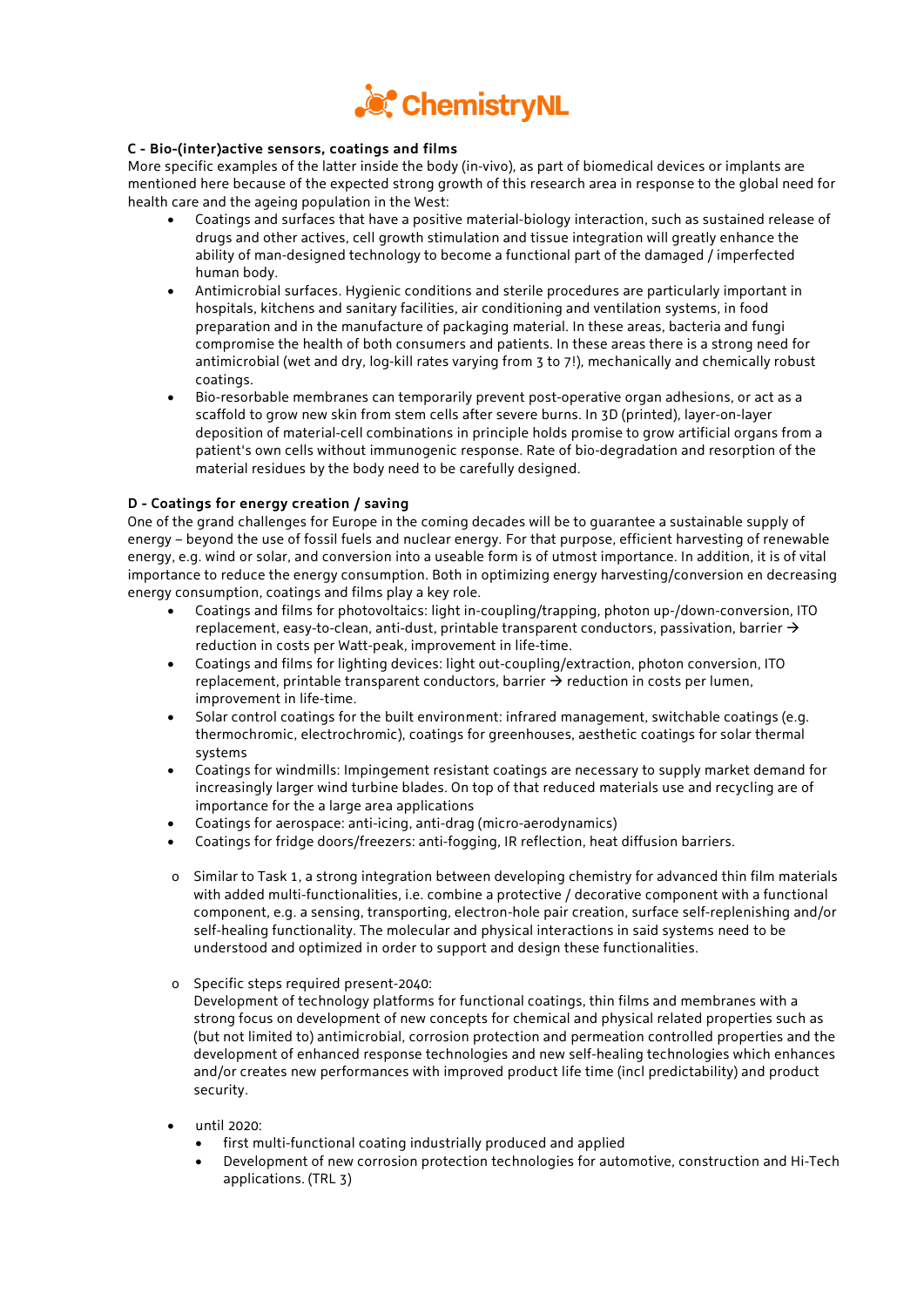

- Development of coatings, thin films and membranes with durable antimicrobial properties for domestic hygiene and hospital environments (TRL 3)
- Sensoring response: Development of nanosensors and films for e.g. oxygen detection, temperature, UV light (TRL 3)
- Development of self-healing and self-replenishing technologies for functional coatings/thin films and membranes (TL3)
- Development of a technology platform for multiple, selective response factors (TRL 3).
- 2020-2030:
	- first responsive and active coatings industrially produced and applied
	- A couple of selected technologies described above (corrosion, antimicrobial) will be demonstrated in operations environment (TRL 7). In-depth knowledge will be obtained for understanding and application of newly developed technologies. Development of nanolayer production technologies.
	- Sensoring response technologies will be further broadened (TRL 3)
	- Selected sensoring response technologies will be demonstrated in operations environment (TRL 7)
	- Self-healing platform for functional coatings will be broadened
	- Selected self-healing platform for functional coatings will be demonstrated in operations environment (TRL 7)
	- Response platform will be broadened by new concepts (TRL 3)
- 2030-2040
	- first bio-interactive coatings industrially produced and applied
	- A couple of prototypes will be fully proven in operational environment (TRL 9). Implementation of nanolayer production technologies.
	- A couple of new energy creation concepts will be further developed to prototypes (TRL 7)
	- Response platform will be broaden by new concepts (TRL 3)
- o Expected result present- 2040: from selling coatings per kg material towards selling functionalities (in € per m□, or € per piece); forward integration of Dutch companies in the value chain (not only producing polymers, but also applying coating materials and films).

o Scientific/technological goal:

A: understanding that enables step-change improvement in performance of coatings and thin films of known functionality, B: combining known and/or new functionalities in thin films and coatings, C: understand biology-material interactions leading to bio(inter)active coatings and D: design of thin films that enable new energy applications.

- o Industrial end goal:
	- (1) Optimization of the primary functionality, addition of new functionalities in the same coating (towards multi-functional coating systems), improvement of life time/durability (towards the full lifetime of devices such as photovoltaics or windmills), reduction in costs (parallel to device cost reduction). It will also create leading positions in existing markets, education of talented people, cutting edge research and co-creation platforms, innovation driven high tech material development.
	- (2) From passive functionalities via responsive and active systems towards interactive ones. These products will open new market opportunities, like for instance for medical devices, improved and "smart" coatings for advanced applications, novel active and sensing packaging materials. Ultimately: coatings that adapt towards their environment. E.g. blocking of light upon interaction with specific wavelengths.
- o Societal goal:

The new responsive properties will improved the well-being, safety and food security. The reliability of the performance of a coating will be enhanced. The new response technologies will lead to less (food) waste, improved safety of corrosion damageable constructions, lower carbon footprint an improved quality of life (air, water).

Societal goal: reduce energy consumption and improve harvesting of sustainable energy

o Suitable funding frameworks:

Additional funding will be sought from both private and public sources (regional, national and international). Examples of public funding opportunities are Brightlands Materials Center, Cornet, DPI, Interreg, NMP.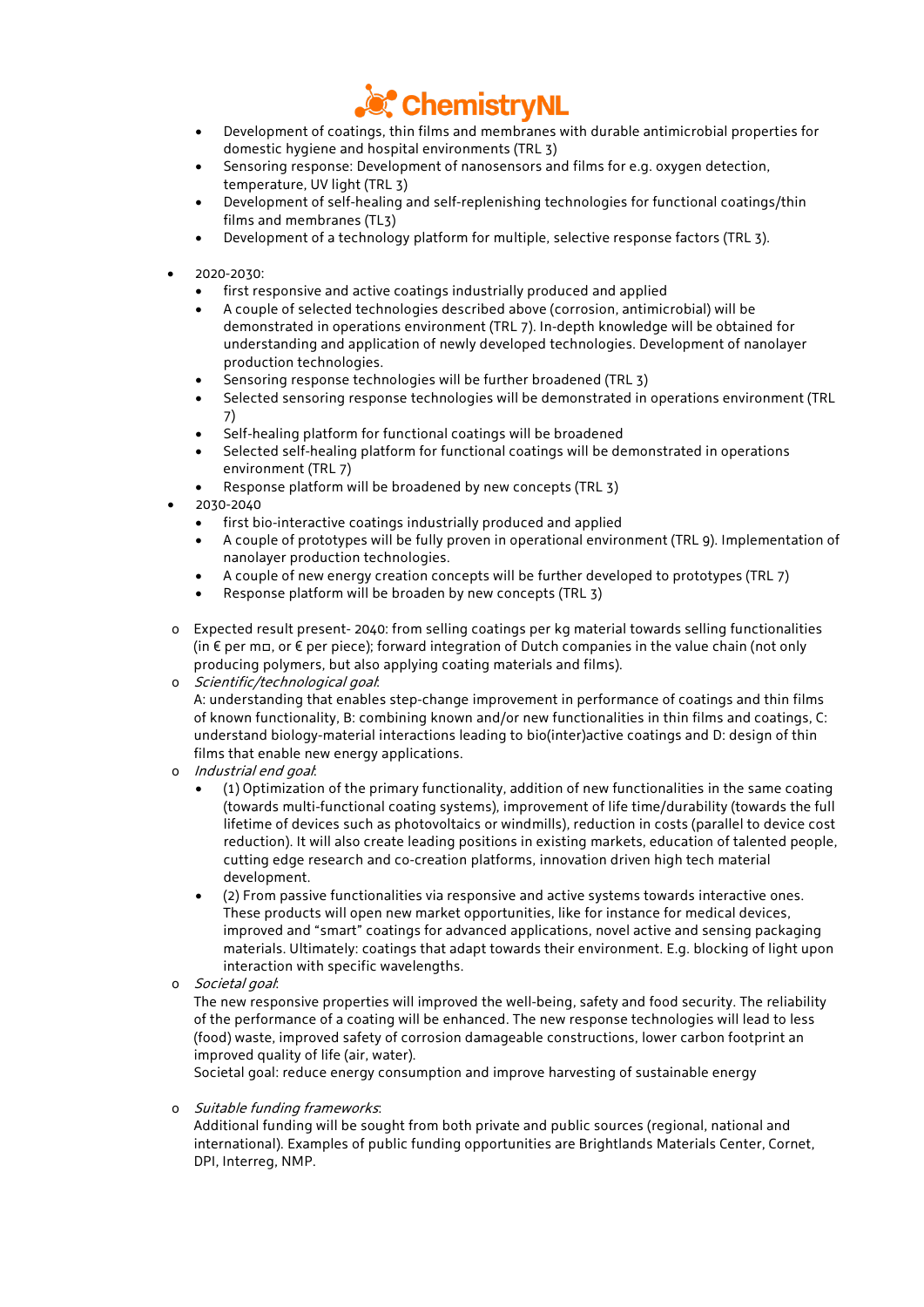

## **3.3 Task 3 Materials for sustainability**

Materials for sustainability encompass a wide spectrum of materials and includes materials that are produced in a more sustainable way, make a process/chain more sustainable and/or are used for sustainable energy production or storage" - we include materials based either on polymeric materials, or on inorganic/mineral based materials or hybrid materials.

These materials will have in common: less non-renewable energy use (NREU) and less green-house gas (GHG) emission during the synthesis, construction, processing, packaging, transportation usage, recycling and re-use of these materials. Specific subsets of such materials will even have a positive impact on NREU production e.g. solar cells.

Furthermore, the demand for raw materials increases significantly, such as for oil, rare metals etc. Whereas oil is essential for energy, chemicals and high performance materials (plastics, fibers, etc.), minerals and metals are crucial in numerous products (electronics, catalysts, solar cells, wind turbines, fertilizers, etc.). A list of 20 critical raw materials was recently identified by the EU related to supply risks based and economic importance. Clearly, solutions are needed to overcome this upcoming scarcity.

#### **3.3.1 Replacement of petrochemical feedstocks by bio-based feedstocks A – Polymeric materials**

There are several options to reduce the environmental impacts related to polymer production and use, many of which are also relevant for other bulk materials. Declining reserves of fossil feedstocks and the need to mitigate  $CO<sub>2</sub>$  emissions enforces an increased use of biomass in the production of polymeric materials. On the mid to longer term the importance of producing and using biobased materials will be of imminent importance. Such biobased materials will be based upon modified natural biopolymers (e.g. starch cellulose, proteins), but increasingly also as a result of polymerizing biobased monomers into thermoplastic and thermosetting polymers. Biobased polymers produced by polymerizing biobased monomers are anticipated to grow even more in importance than the use of modified naturally occurring polymers. Initially biobased polymers will have physical properties very much alike todays' petrochemically based polymers. Such biobased polymers can be structurally identical to fossil based polymers (also known as "drop ins" e.g. biobased polyethylene) as well as based upon unique monomers (e.g. polylactic acid).

Once having an established market share of at least 10% (envisaged for 2030), it will become increasingly important also to derive biobased materials with novel or added properties such as improved gas barrier- fire retardancy, antimicrobial, self-cleaning and self-healing or self-assembling properties. A huge challenge is furthermore to develop "triggered degradation concepts" enabling the development of materials with a long life span but which nonetheless can be degraded once, unintentionally released into the environment e.g. in the form of "plastic soup".

Challenges: (a) With regard to naturally occurring biopolymers such as polysaccharides (starches and cellulose etc.), there is a need for better understanding of their physical properties in relation to their detailed structure, a need for site specific (bio)catalytic modifications strategies and a need for chemistries that allow the product to be modified while avoiding highly polar, potential hazardous solvents (e.g. NMP, DMAA). With regard to lignin as another natural occurring irregular polymer there is a higher need to develop chemo- or biocatalytic strategies to obtain well defined products at higher value. (b) with regard to identical "drop-in" chemicals (and the polymeric materials based upon them) the challenge is to develop technology to optimize biorefinery systems for generating the feedstocks, and optimizing biotechnological or chemo-catalytic modification methods to get to efficient ways of synthesizing the identical, drop–in chemicals. For unique molecules and materials, development of efficient synthesis routes as well as the synthesis and exploration of new unique materials based upon these monomers should go hand-in-hand. (c) an additional challenge for biobased polymers results from polymer additives (including processing aids, lubricants, heat stabilizers, antioxidants, pigments etc.) and auxiliary agents (e.g. catalyst, solvents) with reduced Health, Safety, Environment (HSE) issues. Materials for sustainability will also require polymer additives with substantially reduced HSE issues compared to many of the current ones (e.g. lead based heat stabilizers, brominated flame retardants etc.). Furthermore polar solvent that are very important to the current and future industry like NMP, DMSO and DMAA should be replaced. It is of absolute importance to develop new classes of additives, designed and engineered for optimal functioning in new (biobased) polymers.

Improved (bio)catalytic modification strategies should enable us to use these products in a broader range of applications, including e.g. water based paints, coatings, adhesives, dishwashing formulations, cosmetics etc., but also in more durable products like agrofibre reinforced materials or biobased plastics. This will also lead to the envisioned novel or added properties.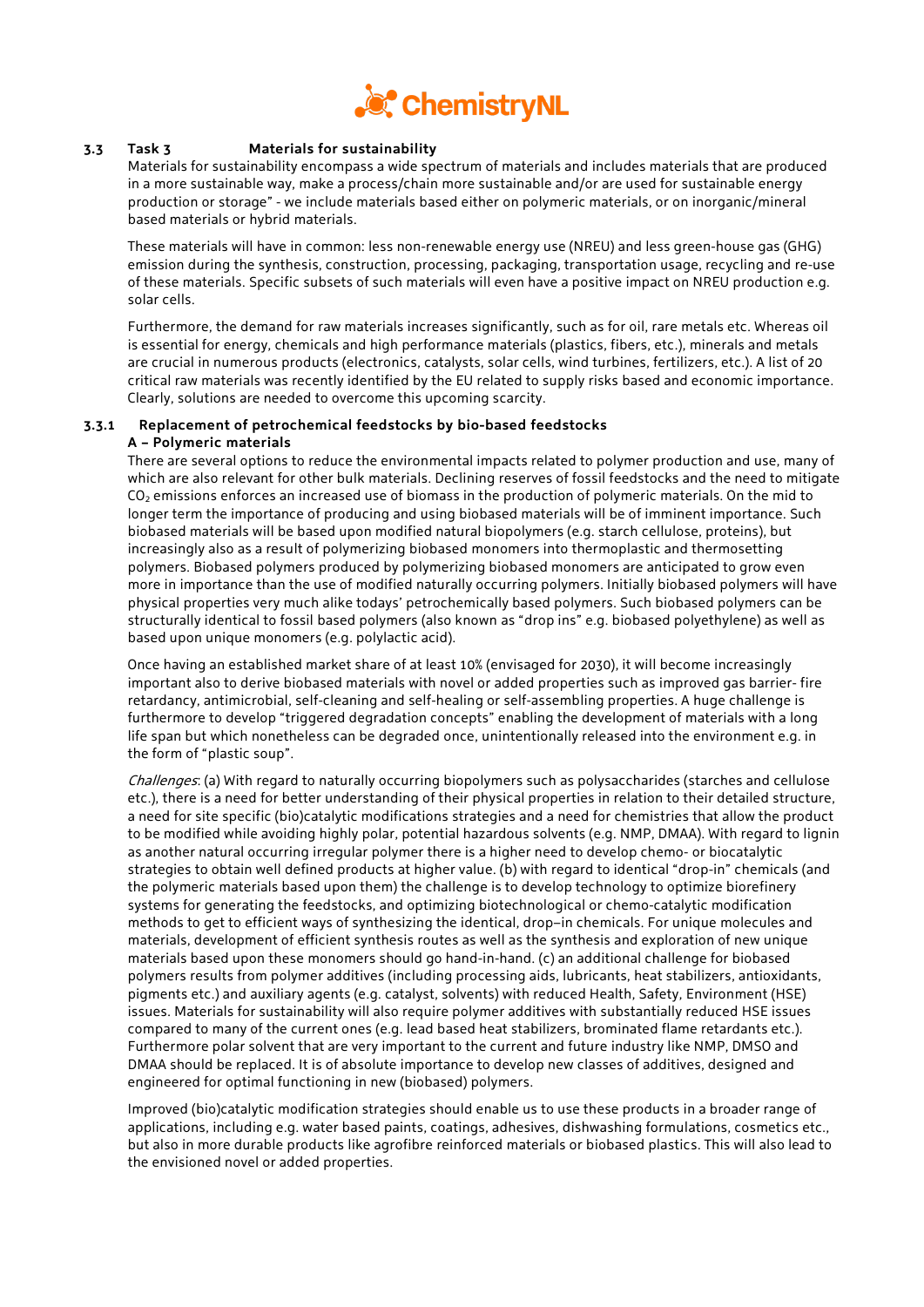

## **B - Sustainable synthesis - Increased energy efficiency and material efficiency (yields) in all processes in the value chain leading to more sustainable products**

Over the years, chemical processes have continually improved in terms of their greater utilization of (secondary) raw materials, improved safety and increased productivity whilst minimizing waste and energy use. Yet, chemical industry is still facing the need to restructure and modernize by continuing to reduce energy as well as resources consumption (i.e. both raw materials and water) besides reducing waste as amounts and emissions at the same time.

Challenges: To achieve near 100% selectivity in multi-step and complex syntheses. Exploration of new reaction pathways and conditions, reduction of the number of reaction steps, introduction of intensified separation technologies and intensification in the energy input; design of integrated processes, adapted materials (i.e. membranes for hybrid separations), solvents (i.e. ionic liquids for extraction) as well as equipment.

## **3.3.2 Improved waste management by recycling of materials, re-use and recovery of product components and / or compounds**

## **A – Polymeric materials**

Recycling of petrochemical based polymers is currently dominated by the recycling of PET. Recycling of other polymers like polyolefines should increase in importance and will require the development of novel processing and /or additive technology to be able to maintain material properties and not decrease ("downgrade") material properties while recycling.

In order to enhance the possibilities for recycling, in general materials with less complex formulations will be desired, and the ability to recycle, recover or (bio)degrade in the environment should be regarded as one of the most important performance characteristics of a material. For materials that are supposed to be used (virtually) as new again ("upcycling"), it is important that they can be separated, not just physically, but also chemically. This still requires a lot of basic research. "Back to monomer recycling" of polymers will increase in importance, since recycling and use of polymers will inevitably result in material deterioration; Recycling of thermoset materials is a challenge for which dedicated technology should be developed. Improved thermolysis/ depolymerisation technology, enabling to recover the constituting monomers is highly desired. A promising alternative route is "design for recycling" – during the design of the material future reuse is already anticipated.

Challenges: Recycling and chemical/physical recovery is in its infancy in the Dutch academic and industrial landscape. A strong focus should be put on this topic to not miss this important opportunity to close the loop in the field of materials for sustainability.

Specific steps required present-2040: (a) design of better recovery rates and more efficient recycling processes (2015-2030); (b) design of the next generation of multifunctional (bio)catalysts for effective recycling (2020- 2035);

## **B - Challenge in relation to replacement of scarce metals.**

The world-market for rare elements is faced with a supply risk for some elements as well as a demand that is rapidly outpacing supply. In 2010 the European commission recognized that raw materials are fundamental to Europe's economy, and they are essential for maintaining and improving our quality of life. Since the identification of critical raw materials and the publication of the list of 13 critical raw materials in 2011 by the European Commission, the list has been updated and it contains now 20 critical raw materials.

The challenge is to develop economic feasible extraction of (some) metals together with the valorization of the mineral fraction into high added value. Electrolysis and leaching are besides physical processes key processes both in mineral processing as for reuse or regaining critical elements / materials. Chemical interactions can be used for material recovery from (waste) materials to bring back the original element suitable for new applications. This step requires knowledge and processes that enable coupling of material properties and chemistry.

In many cases, harvesting these elements from the earth is even too energy consuming since many tons of materials need to be processed to extract a few ppms of the desired metal. This creates a clear need to replace scarce metals by more easily available alternatives, while maintaining the same functionality (i.e. drop-in solutions). Examples of this include the replacement of noble metals by transition metals in Catalysis (Roadmap Catalysis - Key to a Sustainable Future) and the recent development of Al-based batteries that could replace Libatteries that are critical to the development of electrical transportation/sustainable energy. Another challenging problem is to find alternatives for the use of rare earth elements like Neodymium (for  $Nd_2Fe_{14}B$ alloys in super magnets). Some alternatives have already been developed, but in many applications the search for conservation of functionality based on alternative raw materials still faces challenges.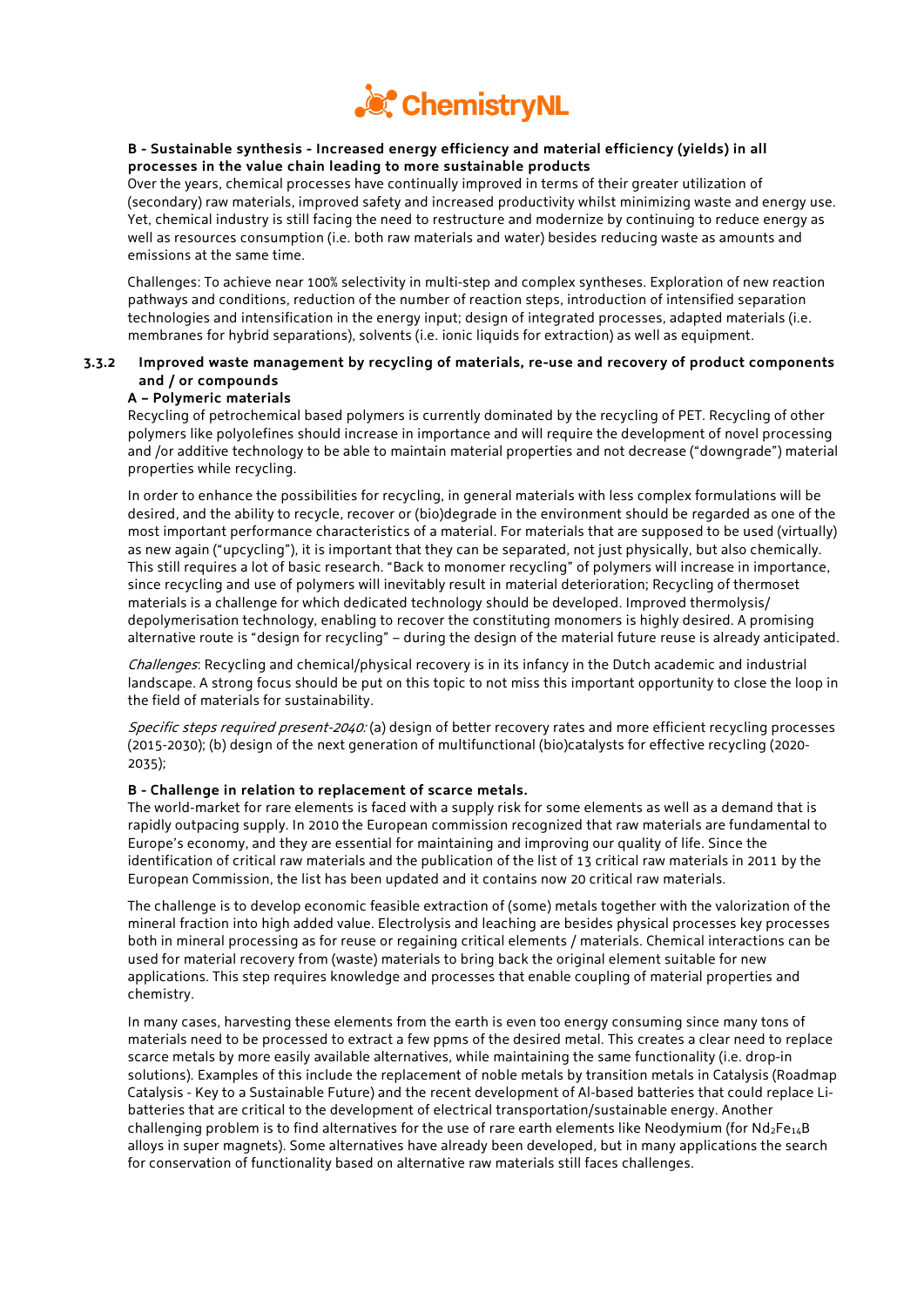

In order to replace scare raw materials, functionality of materials needs to be understood fundamentally better and descriptors for predictive modeling have to be developed to support the quest for alternatives. In the field of catalysis, this has already resulted in examples where new formulations were predicted and validated in the experimental domain. Further development of the toolbox for this is a pre-requisite in this domain. Investment in electrochemical processes towards total resource efficiency. Most material synthesis processes are now thermochemical driven. With the change in the Energy landscape and the switch to more renewable electricity a surplus of electricity will occur giving a stimulus for electrochemical material synthesis processes.

#### **3.3.3 Sustainable materials for energy**

CO2-related global warming as well as the limited amount of accessible fossil fuel brings the world facing a complete change in energy policy. A shift from fossil to non-polluting, renewable energy sources is demanded to realize the perspective of a greener and sustainable energy future. Cost-effective and efficient options for capturing, converting and storing naturally available energy (solar, mechanical etc.) are highly sought. New materials and chemical synthesis routes will have provide these novel materials in the future.

Solar cells will be instrumental in the transition towards a sustainable energy supply. The development of more efficient solar cells and realizing a lower price per Wp is an important challenge. Thin film materials plays a crucial role and in section 3.2 important future directions for solar cell research are addressed. For smaller scale solutions, implementation of functionalities into the structural materials such as conductivity, piezoelectricity, magnetic features etc. will render the overall material smart and therefore independent of, for instance, external electricity sources.

For now and the foreseeable future, batteries, in particular lithium-ion batteries (LIBs), remain the most promising electrical energy storage system. Thereby, a key factor for population-wide purpose lies in the enforcement of electric (EVs) and hybrid electric vehicles (HEVs). Despite the fact that LIBs already entered the sustainable electric vehicle market, it is well known, that the performance of state-of-the-art systems is still limited. In order to improve the energy and power density of these systems new (nanostructured) electrodes, separators, electrolytes have to be developed.

The use of materials for energy storage is expected to develop impressively in the coming decades. The need for storage of electrical energy, generated by a plethora of technologies – on large scale (the "grid") as well as small local scale, will steeply increase. On the one hand this energy can be stored in reversible chemistry, such as in well-known in batteries (Li cells) but also in for example hydrogen cells. Recent battery developments have shown considerable progress in terms of energy density (J/Kg) but still faces challenges and limitations in terms of power density (W/Kg), while the different needs for energy storage will be requesting breakthroughs at both fronts (transport, portable devices, local solar facilities). Supercapacitators hold promise for higher power densities, but are still in their (technology) infancy. Polymer supercapacitators are in need for reliable multi-lamination technology of thin films (see also 3.2) with step-change increased electrical breakdown resistance.

Specific steps required up to 2040. (a) further development of (bio)refinery technologies (especially relevant for chemical conversion roadmap) (2015-2025); (b) development of improved (bio)catalyst technologies enabling improved control over molecular architecture of polymers and polymerizations at lower temperatures and lower energy input (2015-2030); (c) further development of technologies for biobased additives like plasticizers and lubricants from TRL5-6 to 9 (2015-2025); (d) basic research on alternatives that are equally effective as brominated flame retardants (2015-2025); to higher TRL levels beyond 2025; (e) development of dedicated polymer additives for biobased polymers (2020-2040); (f) development of alternative solvents to NMP,DMAA (2015-2030); (g) development of biobased polymers with new unprecedented properties (2030-2040)

The Dutch academic and industrial landscape is one of the global front-runner in the field of biobased materials. Examples include: (a) in the Biobased Performance Materials (BPM) programme in which knowledge institutions and industry are working together on new biopolymers (feedstock for bioplastics) and on applied research to improve the properties of bioplastics.

Specific steps required present-2040: (a) design of the next generation of multifunctional (bio)catalysts by integrating knowledge on hetero-, homo-, single-site and biocatalysts (see catalysis roadmap) (2015-2030); (b) intensified reaction and process design (including smart design of the synthetic route, micro process technologies, catalytic reactions, fluid dynamics, separation technology, particle technology, advanced process control, integration and intensification of processes combined with new catalyst concepts and increasingly sophisticated computer modelling of chemical interactions and plant simulation (2020-2035); (c) increase